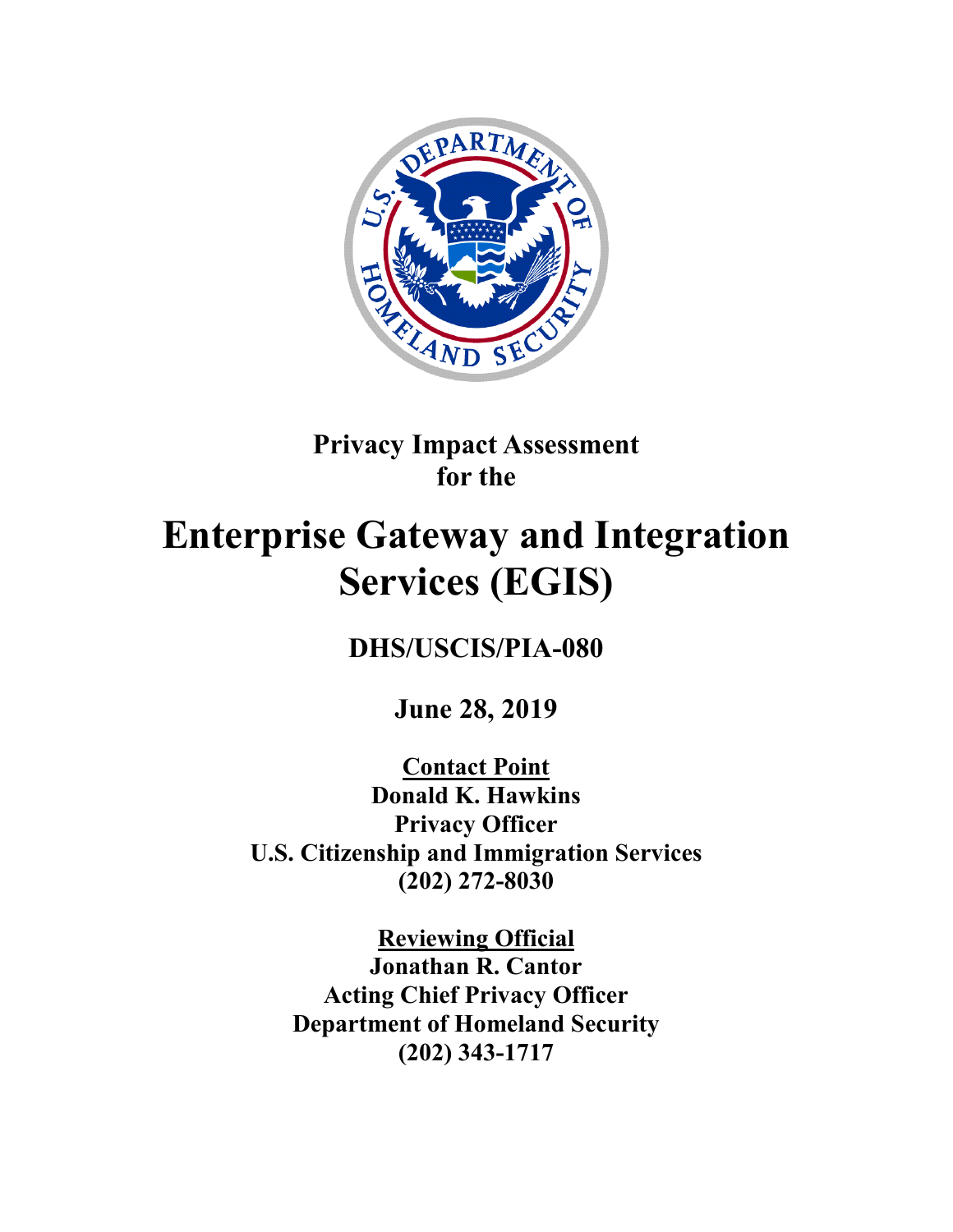

# **Abstract**

U.S. Citizenship and Immigration Services (USCIS) is migrating its information technology systems to the cloud environment to align with the Cloud Smart initiative. To support this modernization effort, USCIS launched the Enterprise Gateway and Integration Services (EGIS) to connect and share data from different systems. EGIS acts as a conduit for the exchange of information between systems within USCIS, the Department of Homeland Security (DHS), external government agencies, and authorized third parties. EGIS is designed to replace the Enterprise Service Bus 2 (ESB 2) and its hosted services incrementally. Until the ESB 2 hosted services are fully integrated into EGIS, USCIS plans to maintain legacy ESB 2 as there is a continued need to sustain the exchange of information between legacy operational systems. EGIS will also consolidate some ESB 2 functionality and add functionality not found in ESB 2 (e.g., Payment Validation Services). USCIS plans to update and publish this Privacy Impact Assessment (PIA) in a phased approach to evaluate the privacy risks and mitigations associated with the collection, use, and dissemination of personally identifiable information (PII) by the migrated and new services hosted by EGIS.

### **Overview**

USCIS oversees lawful immigration to the United States. USCIS is responsible for processing petitions, applications, and other immigration-related requests. To fulfill its mission, USCIS may share information with, or receive information from other USCIS, DHS, and non-DHS systems. USCIS uses systems that were implemented at different points in time for different purposes using a variety of underlying technology infrastructures (including legacy mainframe database systems, Oracle-based server systems, and newer service-oriented systems), but all of these various systems are required to communicate with each other.

USCIS is undergoing a system modernization effort to align with the Cloud Smart initiative.<sup>[1](#page-1-0)</sup> Cloud Smart is a new strategy for agencies to adopt cloud solutions that streamline transformation and embrace modern capabilities. To support this modernization effort, USCIS is shifting its use of the ESB 2 to the EGIS to connect and share data from different operating systems.<sup>[2](#page-1-1)</sup>

Serving as a conduit, EGIS continues to act as an intermediary service orchestrating the connection between applications, so that all data exchanges take place through EGIS. Similar to ESB 2, EGIS assists with the seamless and accurate exchange of information from different systems by facilitating the transfer of data. The transfer of information is invoked by the end source systems. When exchanging data from one system to another, EGIS formats the message from one

<span id="page-1-0"></span><sup>&</sup>lt;sup>1</sup> See [https://www.whitehouse.gov/presidential-actions/presidential-executive-order-strengthening-cybersecurity](https://www.whitehouse.gov/presidential-actions/presidential-executive-order-strengthening-cybersecurity-federal-networks-critical-infrastructure/)[federal-networks-critical-infrastructure/.](https://www.whitehouse.gov/presidential-actions/presidential-executive-order-strengthening-cybersecurity-federal-networks-critical-infrastructure/)

<span id="page-1-1"></span><sup>2</sup> *See* DHS/USCIS/PIA-008(a), Enterprise Service Bus 2, *available at* [www.dhs.gov/privacy.](http://www.dhs.gov/privacy)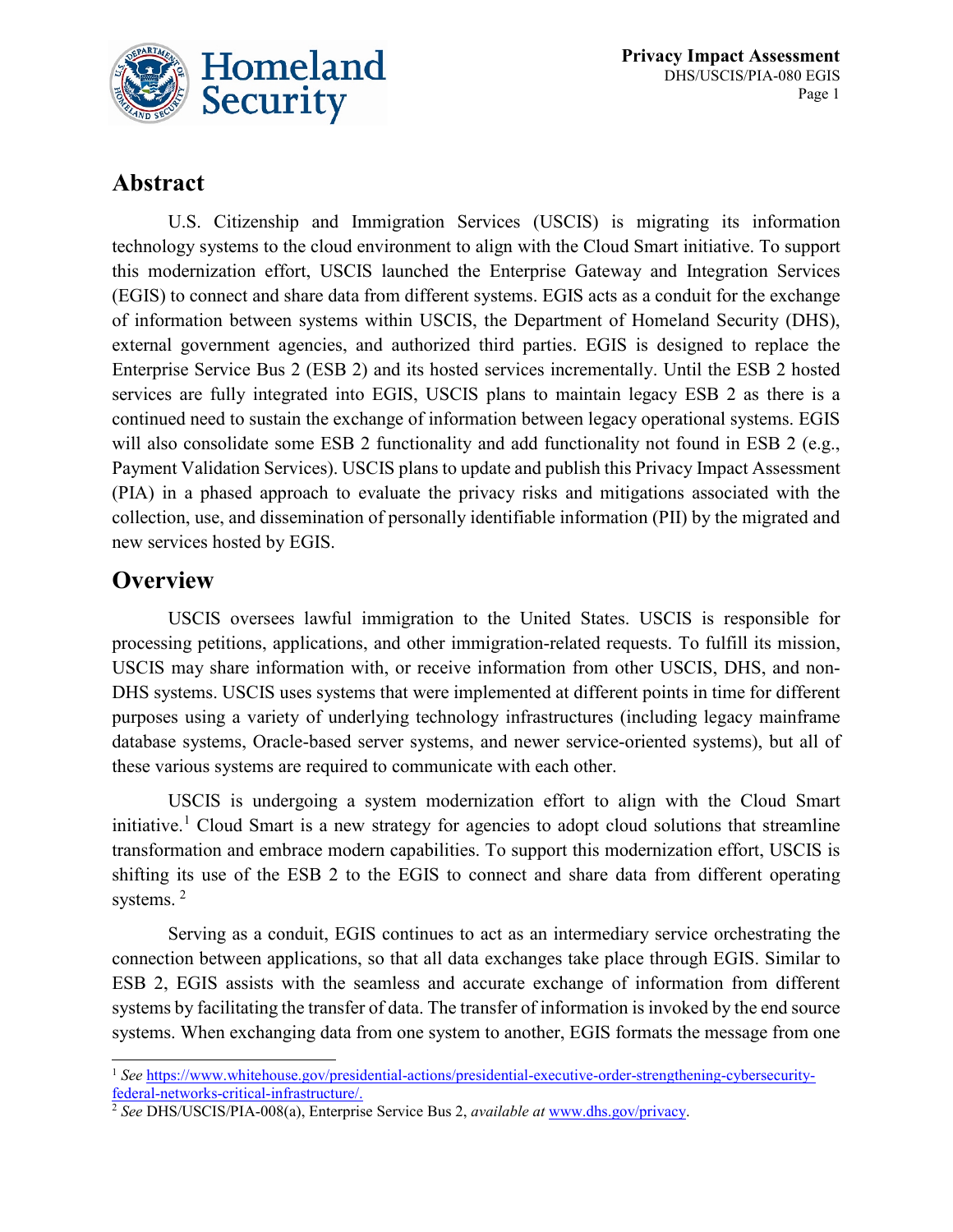

system to another format to enable effective and secure synchronization and integration of data. To achieve system interoperability, both systems must refer to a common information exchange reference model. As a backend system, EGIS reconciles different operating systems and standards in order to address interoperability complexities and challenges. EGIS does not retain any operational information.

EGIS serves as the foundation infrastructure that hosts and supports USCIS business services and provides the service-oriented architecture platform for USCIS. EGIS enables realtime information sharing between enterprise applications within USCIS, DHS, external government agencies, and other authorized partners with little or no modifications needed to the systems being integrated. USCIS EGIS facilitates data synchronization and integration of the following services:

- **Adoption Case Management System (ACMS) Orchestration Services (AOS)** facilitates communication between the USCIS ACMS<sup>[3](#page-2-0)</sup> and to the Department of State (DOS) Consular Consolidated Database (CCD).[4](#page-2-1)
- Lockbox Intake Service (LIS) facilitates communication between the Lockbox<sup>[5](#page-2-2)</sup> to the respective USCIS case management systems (e.g., Computer Linked Application Information Management System (CLAIMS 3),<sup>[6](#page-2-3)</sup> Global,<sup>[7](#page-2-4)</sup> and INFACT<sup>[8](#page-2-5)</sup>) for initial benefit forms.
- **Refugee Asylum Support Service (RASS)** facilitates the refugee vetting through the automated sharing of information between the DOS, U.S. Customs and Border Protection (CBP), USCIS, and other vetting agencies.<sup>[9](#page-2-6)</sup> RASS interfaces with DOS Worldwide Refugee Admissions Processing System  $(WRAPS)^{10}$  $(WRAPS)^{10}$  $(WRAPS)^{10}$  for ingestion into the Case and Activity Management for International Operations (CAMINO).<sup>[11](#page-2-8)</sup> USCIS

<span id="page-2-0"></span> <sup>3</sup> *See* DHS/USCIS/PIA-007(b) Domestically Filed Inter-country Adoptions Applications and Petitions, *available at*  [www.dhs.gov/privacy.](http://www.dhs.gov/privacy)

<span id="page-2-1"></span><sup>4</sup> *See* DOS Consular Consolidated Database (CCD) PIA, *available at*  [https://www.state.gov/documents/organization/242316.pdf.](https://www.state.gov/documents/organization/242316.pdf)

<span id="page-2-2"></span><sup>&</sup>lt;sup>5</sup> Lockbox is a facility, operated by the Department of Treasury, which allows USCIS to receive benefit request forms more quickly and process fee payments more efficiently and securely.

<span id="page-2-3"></span><sup>6</sup> *See* DHS/USCIS/PIA-016 Computer Linked Application Information Management System and Associated Systems (CLAIMS 3), *available at* [www.dhs.gov/privacy.](http://www.dhs.gov/privacy)

<span id="page-2-4"></span><sup>7</sup> *See* DHS/USCIS/PIA-027 Asylum Division, *available at* [www.dhs.gov/privacy.](http://www.dhs.gov/privacy)

<span id="page-2-5"></span><sup>8</sup> *See* forthcoming EB-5 Program PIA, which will be *available at* [www.dhs.gov/privacy.](http://www.dhs.gov/privacy)

<span id="page-2-6"></span><sup>9</sup> *See* DHS/USCIS/PIA-068 Refugee Case Processing and Security Vetting, *available at* [www.dhs.gov/privacy.](http://www.dhs.gov/privacy)

<span id="page-2-7"></span><sup>&</sup>lt;sup>10</sup> WRAPS is the DOS case management database used for all refugee applicants processed for resettlement consideration to the United States. For more information, see the WRAPS PIA and SORN, available at [https://2001-](https://2001-2009.state.gov/documents/organization/101146.pdf) [2009.state.gov/documents/organization/101146.pdf.](https://2001-2009.state.gov/documents/organization/101146.pdf) Refugee Processing Center (RPC), operated by DOS contractors, is the central data repository for all overseas and domestic resettlement operations. The RPC manages the WRAPS database.

<span id="page-2-8"></span><sup>11</sup> *See* DHS/USCIS/PIA-051 Case and Activity Management for International Operations (CAMINO), *available at*  [www.dhs.gov/privacy.](http://www.dhs.gov/privacy)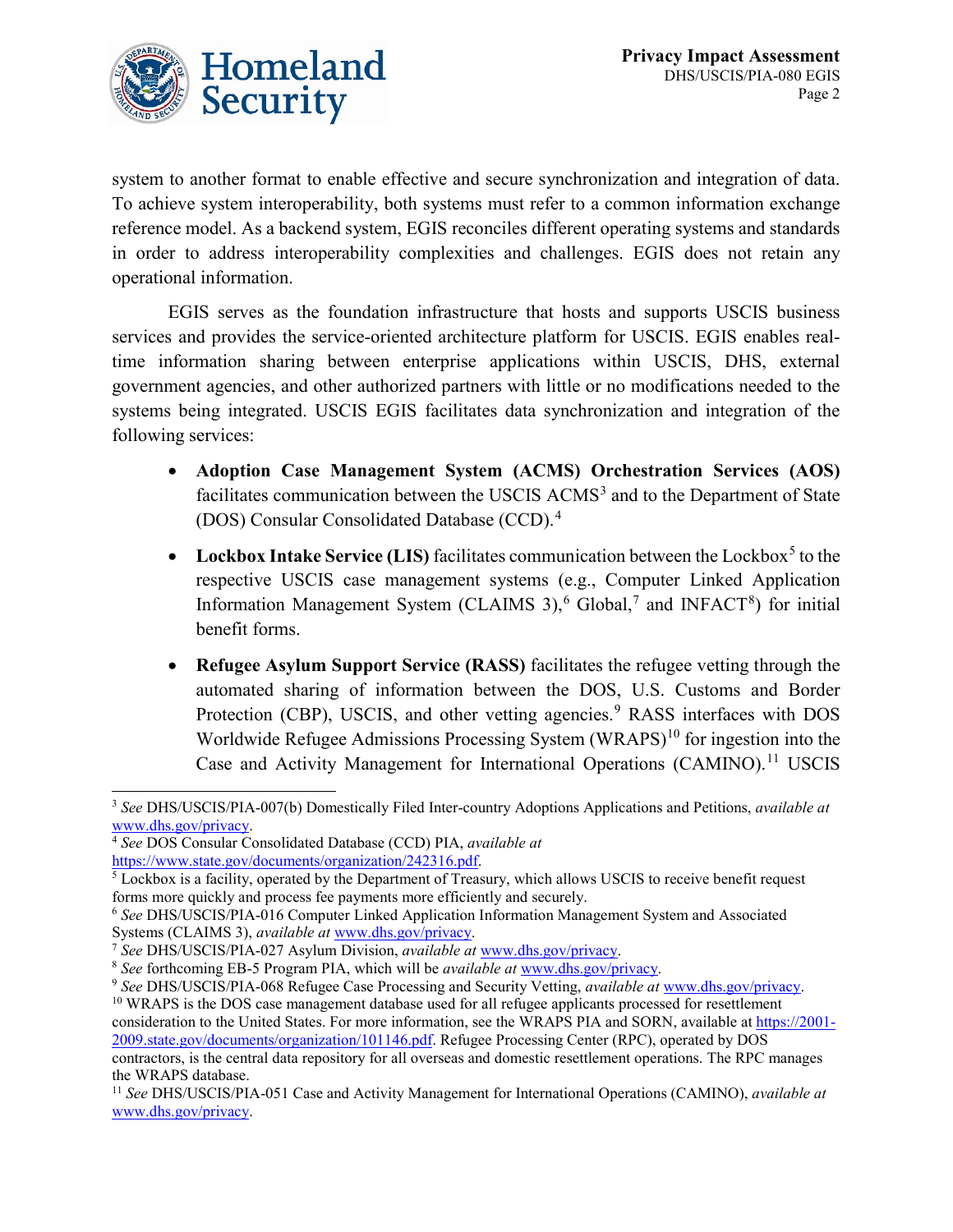

RASS also passes the refugee information derived from WRAPS to CBP's Automated Targeting System  $(ATS)$ .<sup>[12](#page-3-0)</sup> ATS, in turn, transmits data to partner agencies in the law enforcement and intelligence community, such as National Counter Terrorism Center (NCTC).

• **USCIS Visa Support Services (VSS)** is a service that collects biometrics and limited biographic information from participating USCIS Application Support Centers (ASC) on behalf of several countries that require biometric and biographic data as part of their visa issuance process for visitors to their respective countries.<sup>[13](#page-3-1)</sup>

These services were previously supported by legacy ESB but are being absorbed into EGIS. Until all of the ESB 2 services are fully integrated into EGIS, USCIS plans to maintain legacy ESB 2 as there is a continued need to sustain the exchange of information between legacy operational systems. USCIS plans to incrementally migrate the remaining services from ESB 2 to EGIS. USCIS may also integrate new services into EGIS.[14](#page-3-2) USCIS plans to update and reissue this PIA and the ESB 2 PIA<sup>[15](#page-3-3)</sup> as services are shifted from ESB 2 to EGIS, or new services are added to the EGIS infrastructure. USCIS plans to retire the ESB 2 PIA when ESB 2 is full dispositioned.

EGIS contains a set of common services, which include auditing, error handling, authentication services, payment validation, document format conversion, and encryption services. EGIS enables USCIS to implement greater security and privacy measures into the data usage and transfer process by providing a centralized mechanism for authenticating and authorizing system access. EGIS employs auditing measures to prevent inappropriate dissemination of data and facilitate incident forensics, which is the collection and examination of digital evidence residing on electronic systems and the subsequent response to threats and attacks. DHS security specifications require auditing capabilities that log the activity of each transaction in order to reduce the possibility of inappropriate dissemination of information.

<span id="page-3-0"></span> <sup>12</sup> *See* DHS/CBP/PIA-006(e) Automated Targeting System, *available at* [www.dhs.gov/privacy.](http://www.dhs.gov/privacy)

<span id="page-3-1"></span><sup>13</sup> *See* DHS/USCIS/PIA-048(a) USCIS International Biometric Processing Services, *available at*  [www.dhs.gov/privacy.](http://www.dhs.gov/privacy)

<span id="page-3-2"></span> $\frac{14 \text{ Please see the Appendices to this PIA for more information regarding the collection, use, storage, and}$ dissemination of information between different systems.

<span id="page-3-3"></span><sup>15</sup> *See* DHS/USCIS/PIA-010(a) Enterprise Service Bus, *available at* [www.dhs.gov/privacy.](http://www.dhs.gov/privacy)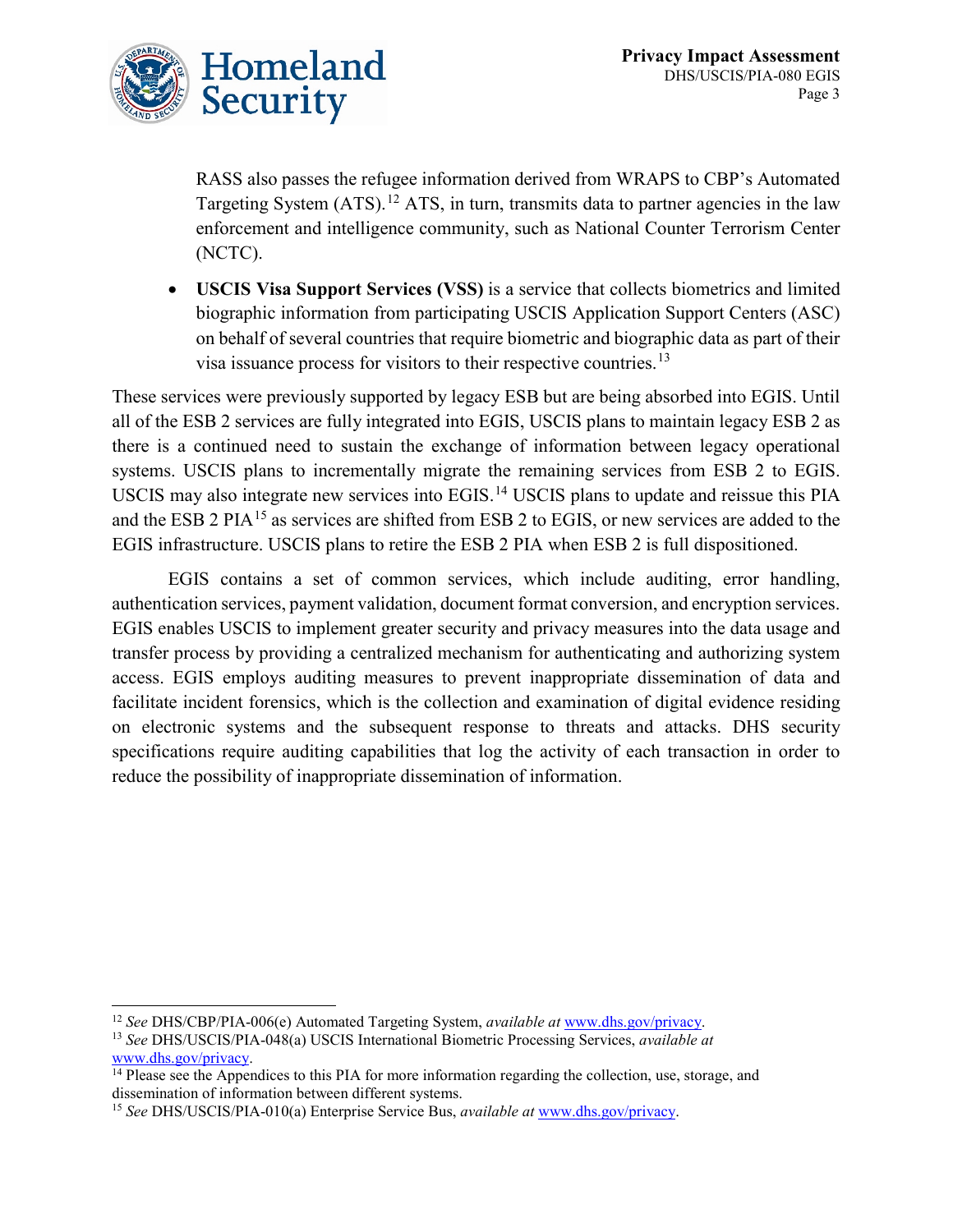

# **Section 1.0 Authorities and Other Requirements**

### **1.1 What specific legal authorities and/or agreements permit and define the collection of information by the project in question?**

USCIS collects and uses information under the authority of the Immigration and Nationality Act (INA).<sup>[16](#page-4-0)</sup> Specifically, 8 U.S.C. § 1103 charges the Secretary of Homeland Security with the duty of administering and enforcing all laws relating to the immigration and naturalization of aliens.

### **1.2 What Privacy Act System of Records Notice(s) (SORN(s)) apply to the information?**

EGIS is the foundational infrastructure that enables real-time information sharing between enterprise applications within USCIS, DHS, external government agencies, and authorized organizations. The source system SORNs described in the attached Appendices cover the collection, use, maintenance, and dissemination of information by the subsystem services.

# **1.3 Has a system security plan been completed for the information system(s) supporting the project?**

Yes. EGIS is a major application and includes integrated subsystems within its accreditation boundary. The EGIS Authority to Operate (ATO) is pending the publication of this PIA. EGIS will enter into the Ongoing Authorization (OA) program upon completion of this PIA. OA requires EGIS to be reviewed by the USCIS OA Team on a monthly basis and maintain its security and privacy posture to maintain its ATO.

### **1.4 Does a records retention schedule approved by the National Archives and Records Administration (NARA) exist?**

No. EGIS does not retain any operational information from a query. EGIS transmits data and immediately deletes all information after the information is sent to the receiving system. Thus, EGIS does not require a NARA-approved records retention schedule. However, the systems from which EGIS transmits information may have NARA-approved retention schedules. Please see the Appendices for source system retention schedules.

<span id="page-4-0"></span> <sup>16</sup> *See* 8 U.S.C. § 1101 et seq.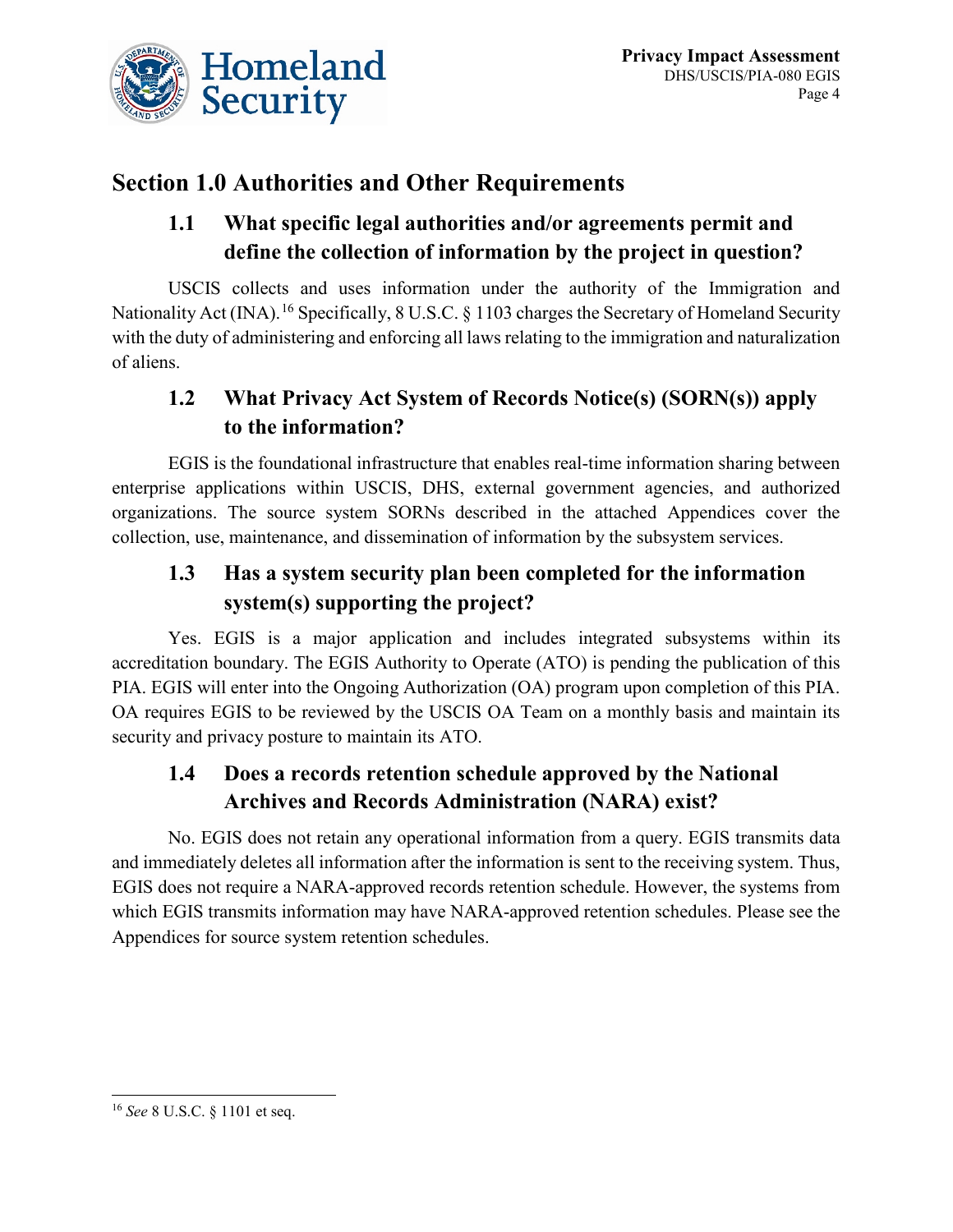

**1.5 If the information is covered by the Paperwork Reduction Act (PRA), provide the OMB Control number and the agency number for the collection. If there are multiple forms, include a list in an appendix.** 

No. The provisions of the PRA do not apply to EGIS.

# **Section 2.0 Characterization of the Information**

### **2.1 Identify the information the project collects, uses, disseminates, or maintains.**

EGIS is an intermediary system, meaning that it connects different source systems together to enable communication among them. EGIS hosts several connecting services that each serve as a separate messenger to the receiving system. Each service transforms the message into a format that the receiving system is able to interpret and ingest. EGIS does not maintain or store any operational data once the information is transmitted. Usually data is in queue until it is processed. Please see the Appendices of this PIA for a complete list of data elements transmitted and exchanged by each EGIS service.

# **2.2 What are the sources of the information and how is the information collected for the project?**

EGIS is an intermediary system facilitating communications between different systems. Please see the Appendices of this PIA for a complete list of sources of information for each EGIS service.

### **2.3 Does the project use information from commercial sources or publicly available data? If so, explain why and how this information is used.**

No. EGIS does not itself maintain or use this type of information. However, the information that EGIS transmits from one source system to another may contain information from commercial sources or publicly available data.

### **2.4 Discuss how accuracy of the data is ensured.**

EGIS depends on the accuracy and quality of information from each source system. EGIS ensures the accuracy of the data by collecting the information directly from the source systems. For data that may be transferred through EGIS, the data is queried from the underlying systems and is delivered "as is" with the exception of reformatting to standardize the representation of the data. Any checks for accuracy of the data are accomplished at the originating site, and are out of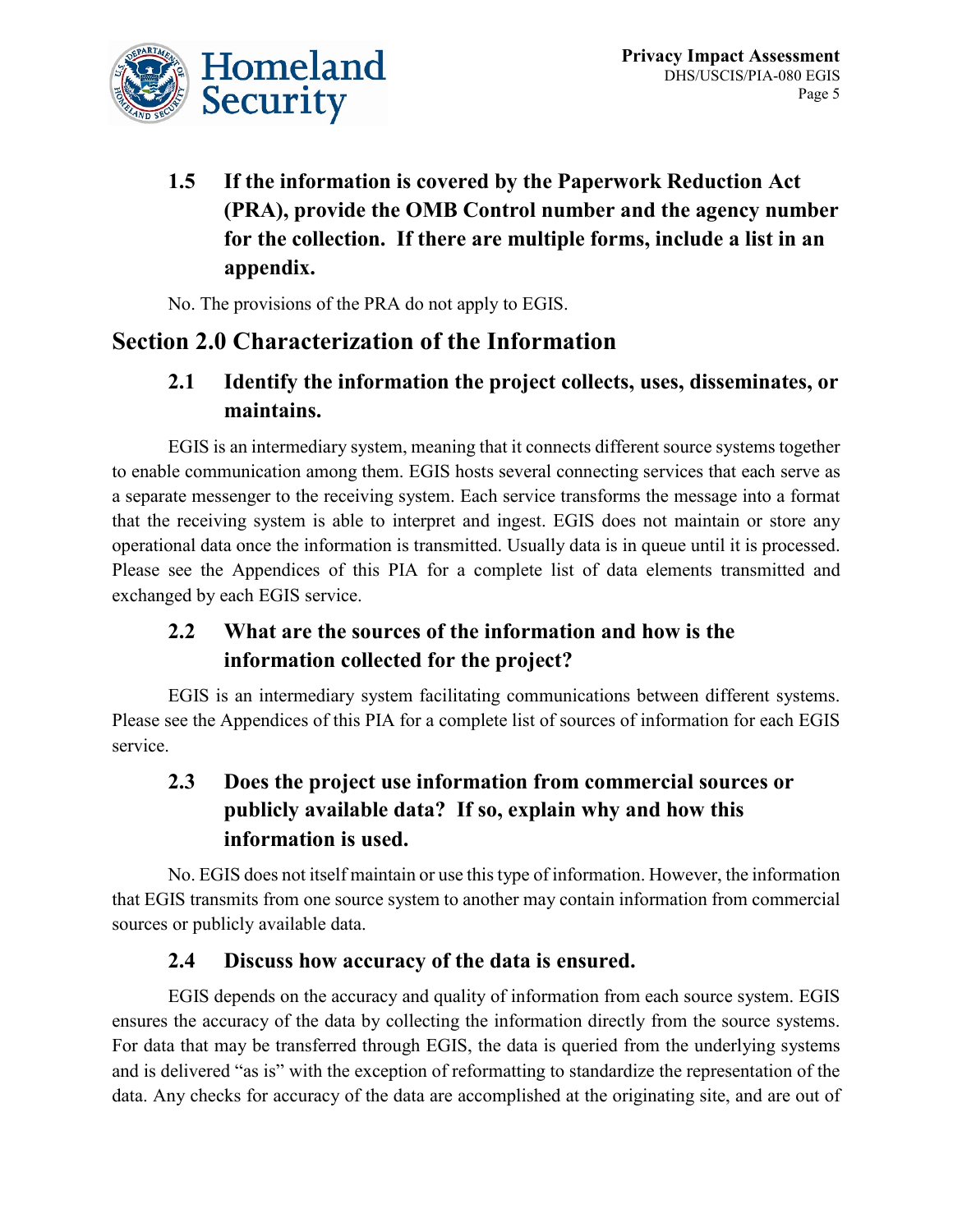

scope of EGIS or the services that EGIS controls. EGIS cannot and does not provide any assurance that the data it delivers is accurate; it simply transports the data from one format to another.

### **2.5 Privacy Impact Analysis: Related to Characterization of the Information**

**Privacy Risk:** There is a risk of exposing personal information in audit data.

**Mitigation:** EGIS mitigates this risk by not retaining operational data in the audit log files. Auditing is a fundamental security principle that provides the ability to track the activities of a user or system that may access information maintained within a system. Audit trails track the identity of each subject attempting to access a system, the time and date of access, and the time of log off. Data in the audit log files contain general transactional information that is helpful in identifying the transaction and user.

**Privacy Risk:** There is a risk that inaccurate information is transferred to the receiving systems from the EGIS services.

**Mitigation:** This risk cannot be not fully mitigated. EGIS depends on the accuracy and quality of information from each source system. EGIS does not change data from the source system "en route" to the receiving system other than to provide standardized formatting of the data, such as date and time formatting. Furthermore, USCIS leverages technology tools that allow for streaming services, including data filtering, to investigate and understand the data based on needto-know basis for specific systems.

# **Section 3.0 Uses of the Information**

### **3.1 Describe how and why the project uses the information.**

The purpose of EGIS is to support the integration of legacy and different operating systems. The EGIS services enable the seamless integration, communication, and exchange of data between systems. Please see the Appendices of this PIA, which describe how and why the EGIS services may transfer information. Additionally, the associated source system and program PIAs also describe the data transport, system connection, or information access for a particular EGIS hosted service.

**3.2 Does the project use technology to conduct electronic searches, queries, or analyses in an electronic database to discover or locate a predictive pattern or an anomaly? If so, state how DHS plans to use such results.** 

No.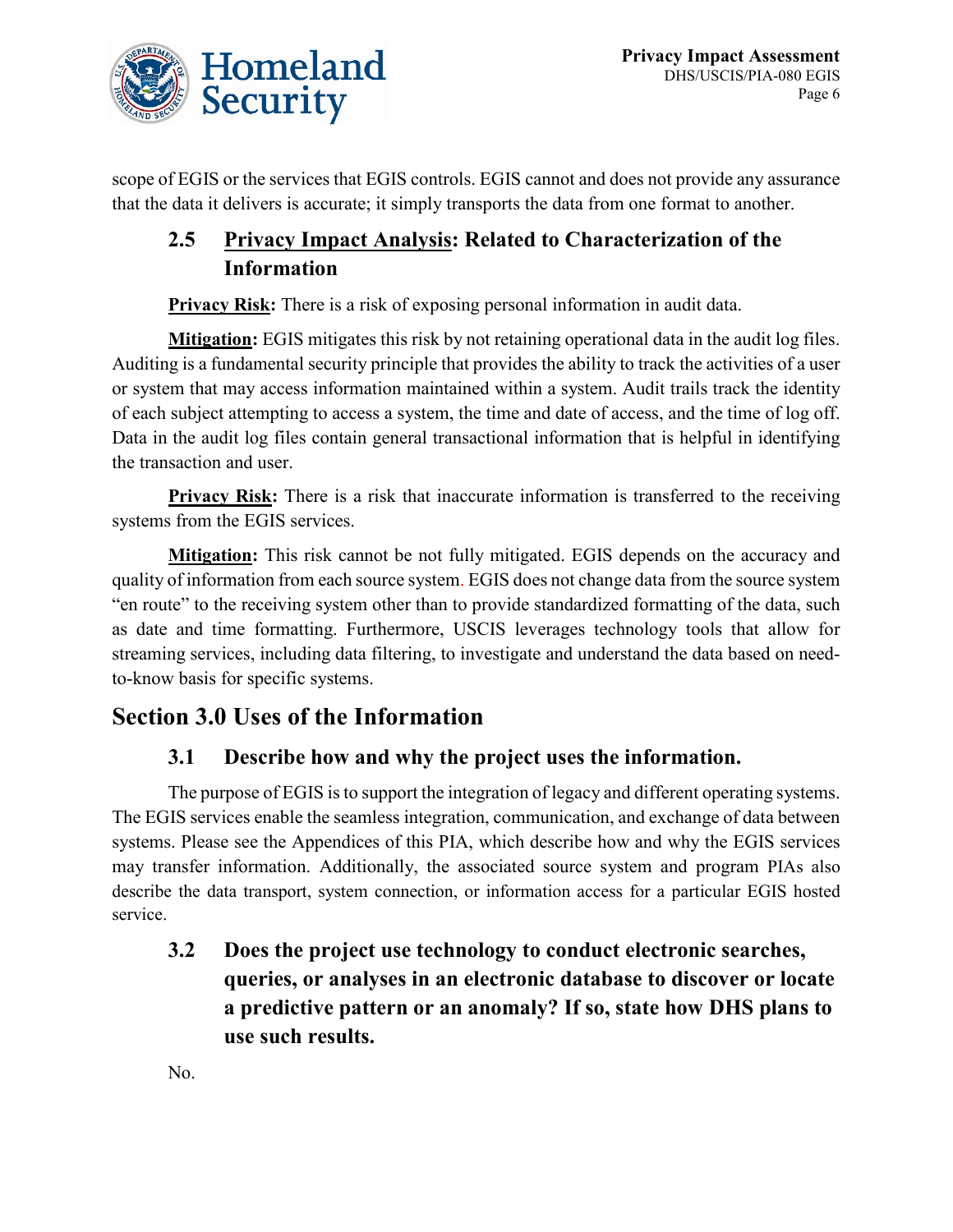

### **3.3 Are there other components with assigned roles and responsibilities within the system?**

No.

### **3.4 Privacy Impact Analysis: Related to the Uses of Information**

**Privacy Risk:** There is a risk that improper identity and access controls may expose information to malicious or un-authorized users.

**Mitigation:** EGIS mitigates this risk by protecting the data for role-based access control of services controlled and managed by the EGIS with encryption and access control. Only EGIS administrators will have access to this data and the most critical portion of this data, the password, is stored using irreversible encryption.

The data delivered by the EGIS is protected by numerous security controls. The security controls of EGIS ensure that the data from the underlying connected systems remains intact from when it is first queried from the original underlying source system until it is delivered to the consuming application or end user. The primary method of this control is the use of secure socket layer (SSL) processing between all components that do not reside on the same physical machine. SSL processing ensures that data may not be altered during communications. The SSL mechanisms involved are all Federal Information Processing Standard 140-2 compliant per DHS policy.

EGIS audit logs will only be reviewed if there is suspicious activity that leads to a need to review. The EGIS audit review is performed by USCIS IT Security if they determine that there is suspicious activity or that there may have been a security breach. Any reconstruction of events is a manual process performed by IT Security. The audit logs are only accessible to IT Security upon request, and EGIS administrators only for archival and storage management purposes.

### **Section 4.0 Notice**

# **4.1 How does the project provide individuals notice prior to the collection of information? If notice is not provided, explain why not.**

EGIS does not collect information directly from individuals. USCIS provides general notice to individuals through a Privacy Notice on all USCIS forms' instructions, which are the original point of collection. This PIA, associated source system PIAs, and SORNs listed in the Appendices to this PIA also provide notice.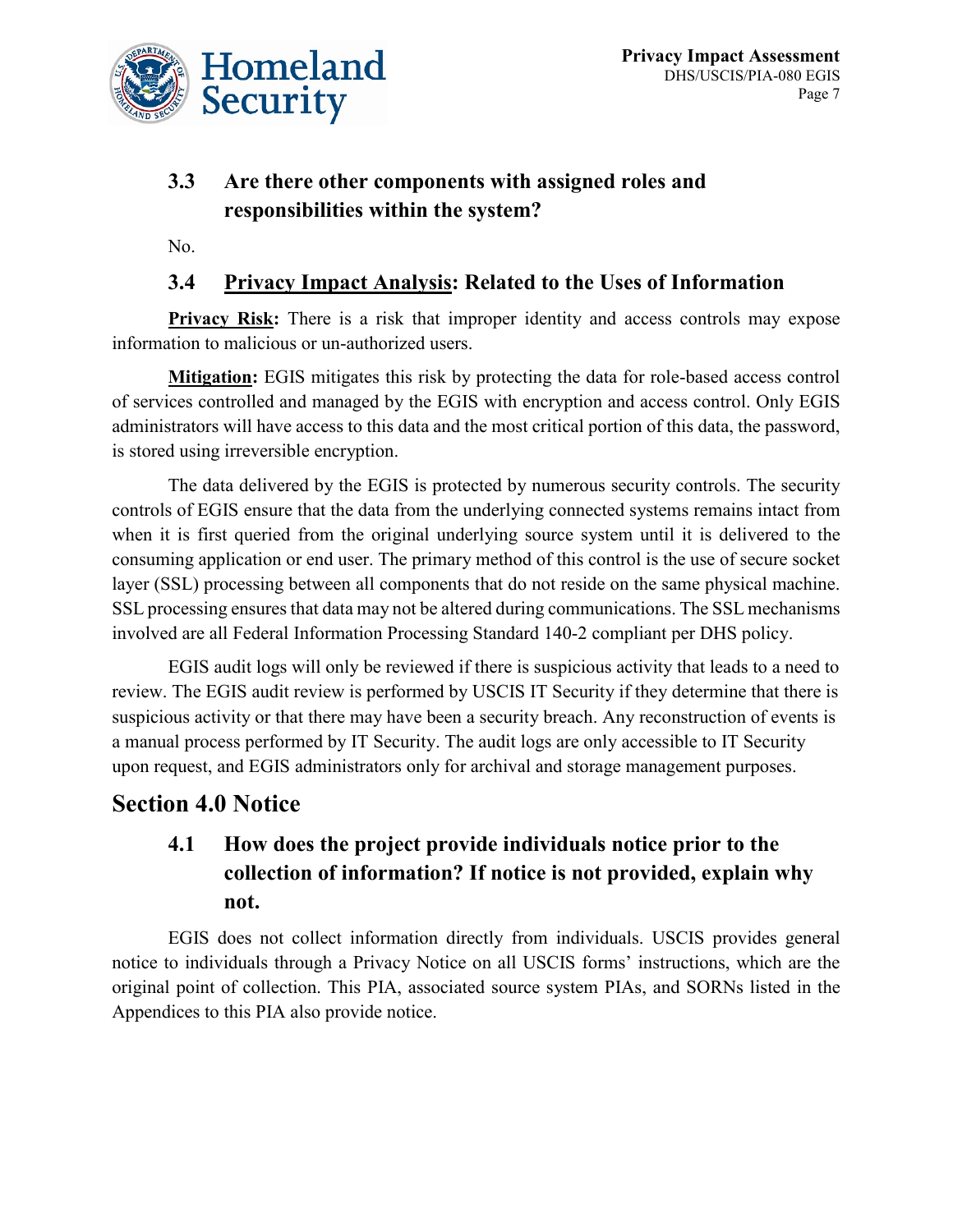

# **4.2 What opportunities are available for individuals to consent to uses, decline to provide information, or opt out of the project?**

EGIS does not collect information directly from individuals. USCIS provides applicants seeking USCIS benefits with a Privacy Notice contained on all benefit request form instructions. The Privacy Notice details the authority for the collection of the information requested and the uses of information. As a general rule, USCIS provides notice that the information collection is voluntary, and that the individual may decline to provide the requested information. However, failure to provide the requested information may delay a final decision or result in the denial of the applicant's immigration request. On each immigration request form, USCIS includes a release authorization statement that requests the applicant's signature to permit USCIS to release any information from the applicant's records necessary to determine eligibility for the requested benefit.

### **4.3 Privacy Impact Analysis: Related to Notice**

**Privacy Risk:** Because EGIS is not the source system of collection, there is a risk that individuals will not receive notice of the purpose for which EGIS uses their information.

**Mitigation:** While this risk is not fully mitigated, USCIS has taken a number of steps to provide notice of EGIS. First, USCIS provides the individual with a Privacy Notice explaining the purpose of collection at the original point of collection, and through those corresponding source system PIAs and applicable SORNs. Second, notice of source system interactions with EGIS is provided through the publication of this PIA.

# **Section 5.0 Data Retention by the project**

### **5.1 Explain how long and for what reason the information is retained.**

EGIS does not save data from any of the systems that are connecting through EGIS. EGIS does not maintain/retain any data once the data is exchanged. Usually, the data is retained in memory (queue) only for a few seconds for processing; however, EGIS queues may retain data for up to seven days to ensure the successful delivery of data to the receiving system from the source system. Data in the queue will be encrypted at rest. Once the data is delivered, the information no longer resides in EGIS.

### **5.2 Privacy Impact Analysis: Related to Retention**

**Privacy Risk:** EGIS transmission queues may retain transmitted data for retransmission or transmission transaction recovery.

**Mitigation:** This risk is partially mitigated. All information being transported in EGIS queues are encrypted at rest There is no risk related to retention of data because EGIS does not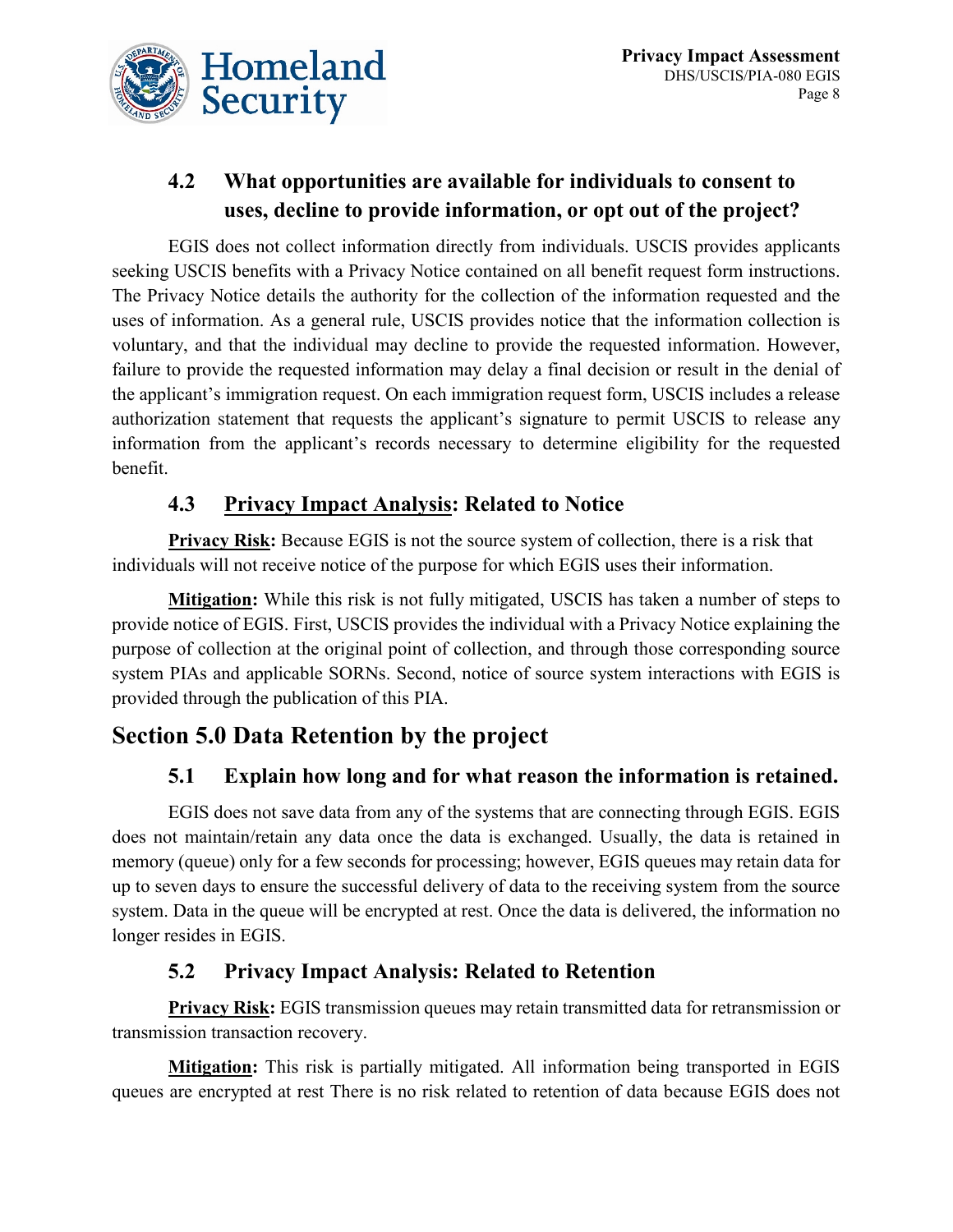

save data, it simply transports data from one system to another. EGIS queues may retain data for up to seven days to ensure the successful delivery of data to the receiving system from the source system. Data in the queue will be encrypted at rest. Once the data is delivered, the information no longer resides in EGIS.

# **Section 6.0 Information Sharing**

# **6.1 Is information shared outside of DHS as part of the normal agency operations? If so, identify the organization(s) and how the information is accessed and how it is to be used.**

EGIS facilitates information sharing with federal, state, local, and foreign government agencies and authorized organizations in accordance with approved routine uses, as described in the source system's associated published SORNs. The EGIS services may share USCIS information and records with outside entities, either pursuant to regulation or through specific agreements. EGIS supports the exchange of information with the following external entities:

### **Department of State (DoS)**

EGIS shares information from USCIS with DOS for the purpose of processing applications and petitions under the INA. ACMS-AOS and RASS facilitate the sharing of benefit requestor information with DOS. AOS transmits intercountry adoption data to DOS CCD.<sup>[17](#page-9-0)</sup> RASS retrieves refugee case information from DOS WRAPS.[18](#page-9-1)

### **International Partner Agencies**

USCIS ASCs collect applicant biometric and biographic information on behalf of international partner governmental agencies. VSS transmits the individual's information to the partner agencies.<sup>[19](#page-9-2)</sup> Please see the Appendices of this PIA to learn more about the External Sharing practices of each EGIS service.

### **6.2 Describe how the external sharing noted in 6.1 is compatible with the SORN noted in 1.2.**

Before transferring information, USCIS verifies that the sharing is for a purpose compatible with the original purpose for which USCIS collected the information.

### *Department of State*

<span id="page-9-0"></span><sup>&</sup>lt;sup>17</sup> *See* DOS CCD PIA (July 17, 2015), available at https://foia.state.gov/ docs/pia/consularconsolidateddatabase ccd.pdf.

<span id="page-9-1"></span><sup>&</sup>lt;sup>18</sup> See [https://2001-2009.state.gov/documents/organization/101146.pdf.](https://2001-2009.state.gov/documents/organization/101146.pdf)

<span id="page-9-2"></span><sup>19</sup> *See* DHS/USCIS/PIA-048 USCIS International Biometric Processing Services, *available at* [www.dhs.gov/privacy.](http://www.dhs.gov/privacy)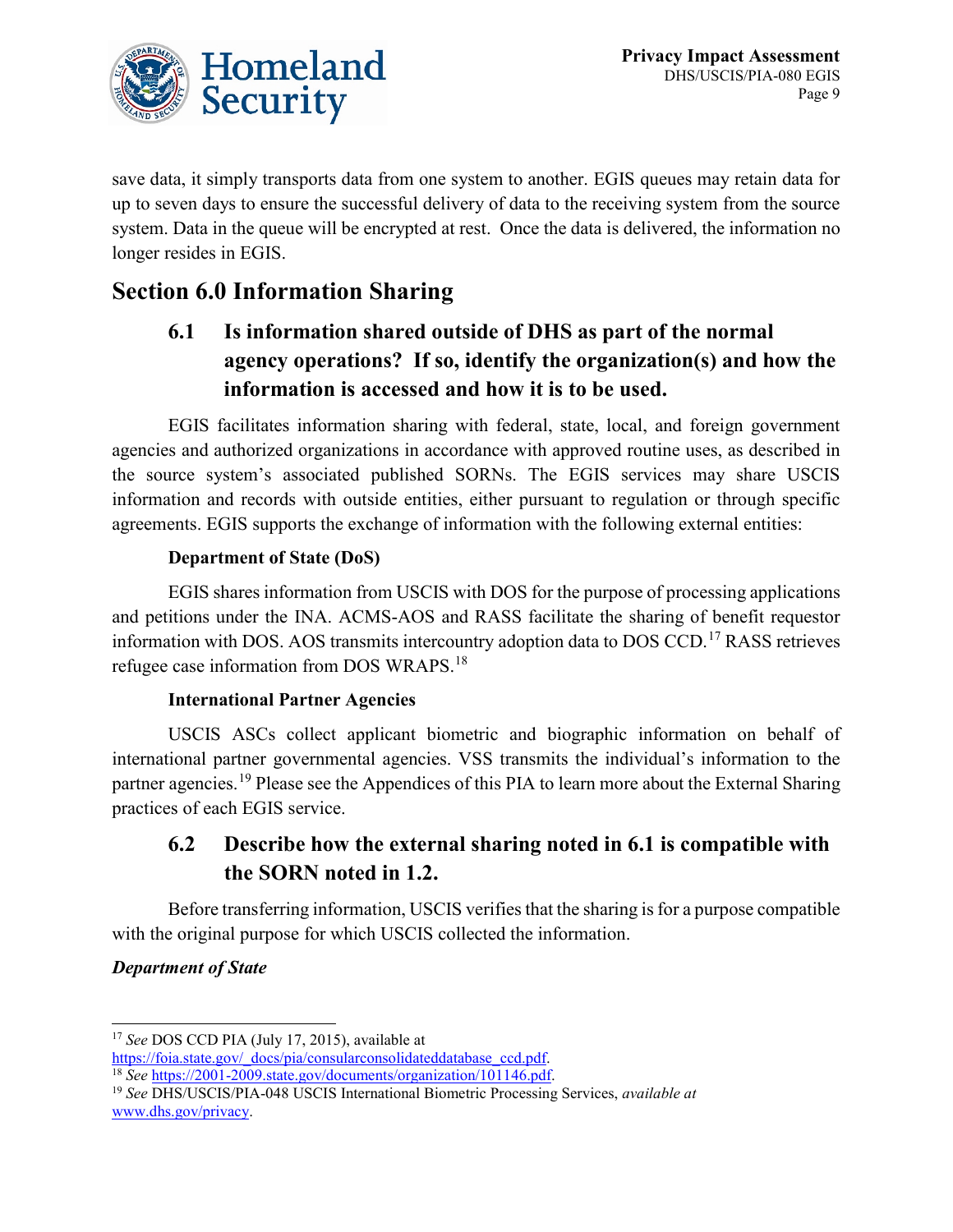

Sharing USCIS data with DOS is compatible with the purpose of the system because the DOS mission, like USCIS, includes ensuring visits and immigration to the United States are lawful as dictated by the INA. USCIS shares information with DOS as permitted under the following routine uses:

- Routine Use I in DHS/USCIS-005 Intercountry Adoptions permits information sharing with the DOS in the processing of petitions or applications for benefits under the INA, and all other immigration and nationality laws including treaties and reciprocal agreements.<sup>[20](#page-10-0)</sup>
- Routine Use H of DHS/USCIS-017 Refugee Case Processing and Security Screening Information System of Records permits the sharing of information with the DOS when necessary to accomplish refugee case processing.  $2<sup>1</sup>$

### *International Partner Agencies*

USCIS temporarily retains information collected on behalf of a partner country for only as long as it takes to successfully transmit the information to the partner country. While temporarily retained, USCIS does not retrieve the records using a unique personal identifier. USCIS transfers the biographic information and biometric capture to the partner country immediately after collection. USCIS deletes the information from EGIS after the partner country provides confirmation of the successful transfer of the information. Therefore, no SORN is required to cover this collection.

### **6.3 Does the project place limitations on re-dissemination?**

Yes. A Memorandum of Understanding/Agreement (MOU/A) exists between DHS and all recipient external organizations that places limitations on re-dissemination of information. External organizations may only share information under the MOU when the recipient has an official need, in accordance with the terms of the MOU/A, and allowed by applicable privacy and confidentiality statutes. Additionally, the MOU/A clarifies the authority for external organizations and DHS to share immigration and naturalization records and the basic mechanisms established to protect this data.

### **6.4 Describe how the project maintains a record of any disclosures outside of the Department.**

EGIS services shares information with external systems and maintains audit and transactional logs of all data sent through EGIS.

<span id="page-10-0"></span> $20$  DHS/USCIS-005 Intercountry Adoptions, 81 FR 78614 (Nov. 8, 2016).

<span id="page-10-1"></span><sup>&</sup>lt;sup>21</sup> DHS/USCIS-017 Refugee Case Processing and Security Screening Information System of Records, 81 FR 72075 (Oct. 19, 2016).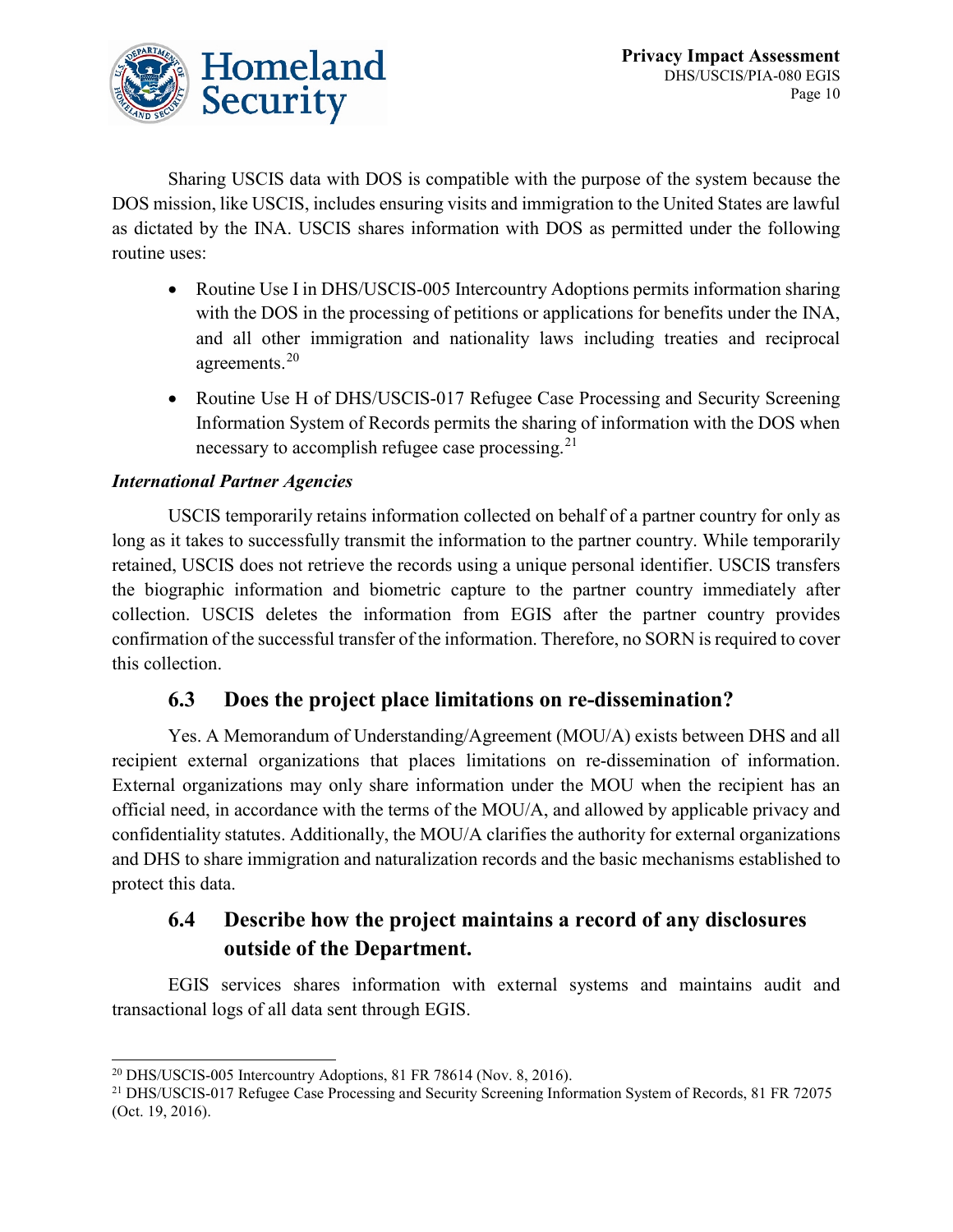

### **6.5 Privacy Impact Analysis: Related to Information Sharing**

**Privacy Risk:** There is a risk that USCIS may potentially disclose data for a purpose that is not compatible with the original purpose for collection.

**Mitigation:** USCIS mitigates this risk by ensuring the information sharing is compatible with the purpose for collection prior to disclosing any information. USCIS reviews the routine uses in the applicable SORNs to verify the compatibility of an information exchange prior to disclosing data. DHS has MOU/As in place with external agencies to ensure that there are formal procedures in place to secure and protect biographic and biometric information. The agreements between DHS and external entities fully outline responsibilities of the parties, security standards, and limits of use of the information, including re-dissemination, prior to information sharing. As discussed above, EGIS maintains a record of disclosure of information in accordance with the associated routine use or information sharing agreement. Records are kept as system audit trail logs, which are maintained to identify transactions performed by users. In addition, USCIS ensures through the MOU/A process that the external agencies have policies, procedures, and training in place to ensure that information is not inappropriately disseminated.

**Privacy Risk:** There is a risk that data shared externally from a source system via EGIS may be inaccurate.

**Mitigation:** This risk cannot be fully mitigated. EGIS depends on the accuracy and quality of information from each source system. EGIS ensures the accuracy of the data by collecting the information directly from the source systems. For data that may be transferred through EGIS, the data is queried from the underlying systems and is delivered "as is" with the exception of reformatting to standardize the representation of the data.

### **Section 7.0 Redress**

### **7.1 What are the procedures that allow individuals to access their information?**

EGIS does not store any records. However, an individual may seek access to his or her USCIS records in a source system by filing a Privacy Act or Freedom of Information Act (FOIA) request. Only U.S. citizens and lawful permanent residents may file a Privacy Act request. Account holders not covered by the Privacy Act or Judicial Redress Act (JRA) still may obtain access to records consistent with FOIA unless disclosure is prohibited by law or if the agency reasonably foresees that disclosure would harm an interest protected by an exemption. If an individual would like to file a Privacy Act or FOIA request to view his or her USCIS record, he or she may mail the request to the following address: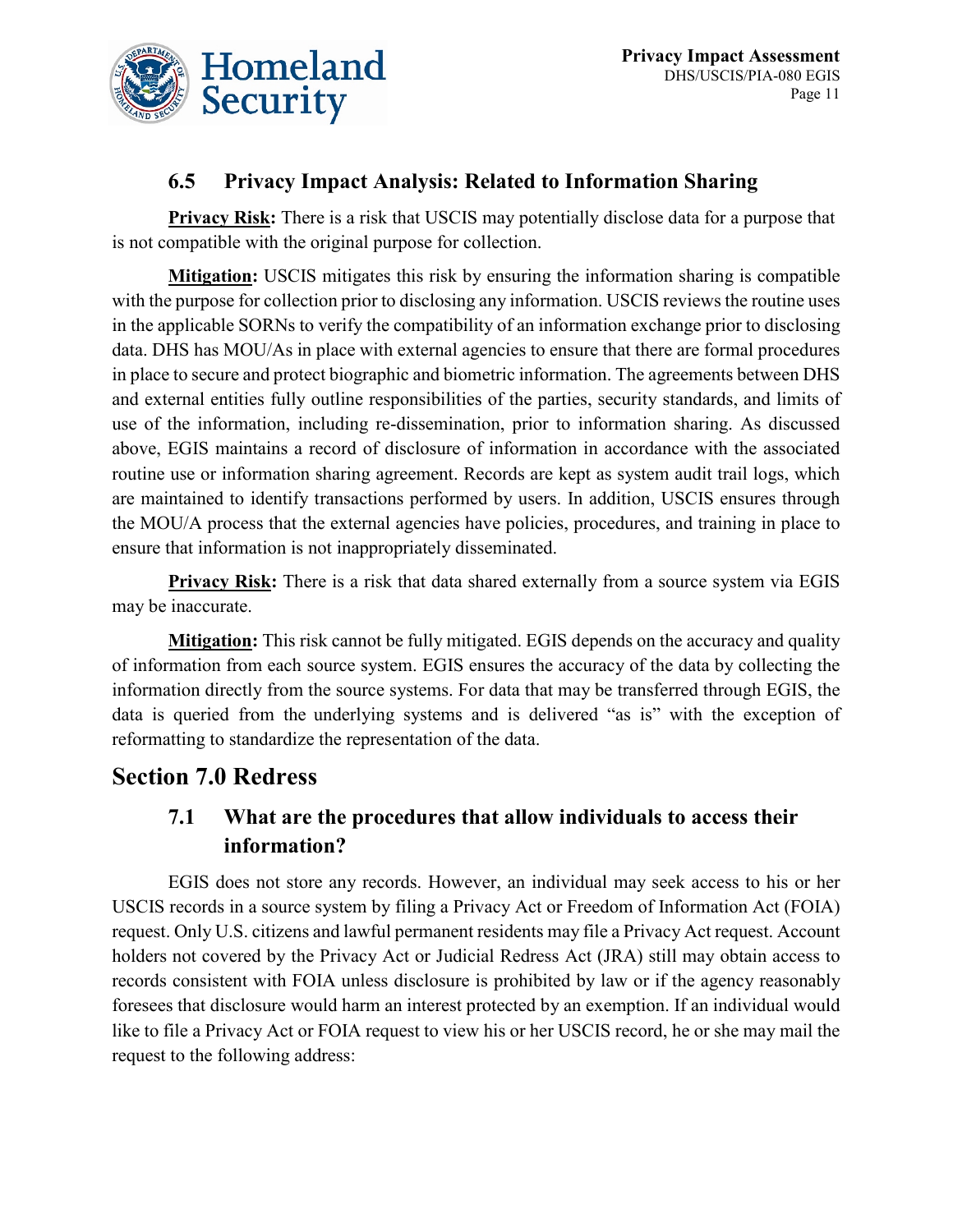

National Records Center Freedom of Information Act (FOIA)/Privacy Act Program P. O. Box 648010 Lee's Summit, MO 64064-8010

Some information requested may be exempt from disclosure under the Privacy Act or FOIA because information may contain law enforcement sensitive information, the release of which could possibly compromise ongoing criminal investigations. Further information about Privacy Act and FOIA requests for USCIS records is available at [http://www.uscis.gov.](http://www.uscis.gov/)

### **7.2 What procedures are in place to allow the subject individual to correct inaccurate or erroneous information?**

EGIS does not employ any mechanisms that allow individuals to amend erroneous information. EGIS maintains read-only data, for a short amount of time, obtained from the source systems, and USCIS personnel cannot amend EGIS records directly. EGIS has a refresh mechanism that updates on a regular basis to reflect any changes in the source systems records; this refresh helps ensure timely and accurate data.

While EGIS does not permit individuals to correct inaccurate or erroneous information itself, U.S. citizens, lawful permanent residents, and other persons with records covered by the JRA are afforded the ability to correct information within source systems and interconnected systems by filing a Privacy Act Amendment request under the Privacy Act. U.S. citizens, lawful permanent residents, and persons covered by the JRA should submit requests to contest or amend information contained in the source system as discussed in Section 7.1. The requestor should clearly and concisely state the information being contested, the reason for contesting or amending it, the proposed amendment, and any evidence of the correct information. The record must be identified in the same manner as described for making a request for access. If the request is accepted, any amendment would only apply to USCIS-held information. Persons not covered by the Privacy Act are not able to amend their records through FOIA. If non-U.S. persons find inaccurate information in their records received through FOIA, they may visit a local USCIS Field Office to identify and amend inaccurate records with evidence supporting their reasons for amendment.

### **7.3 How does the project notify individuals about the procedures for correcting their information?**

EGIS does not employ mechanisms or procedures to notify individuals on how to amend their information that may be contained within the source system. EGIS transports data between USCIS systems, other DHS systems, and external systems. The SORNs and PIAs for the source systems explain how individuals can correct erroneous information.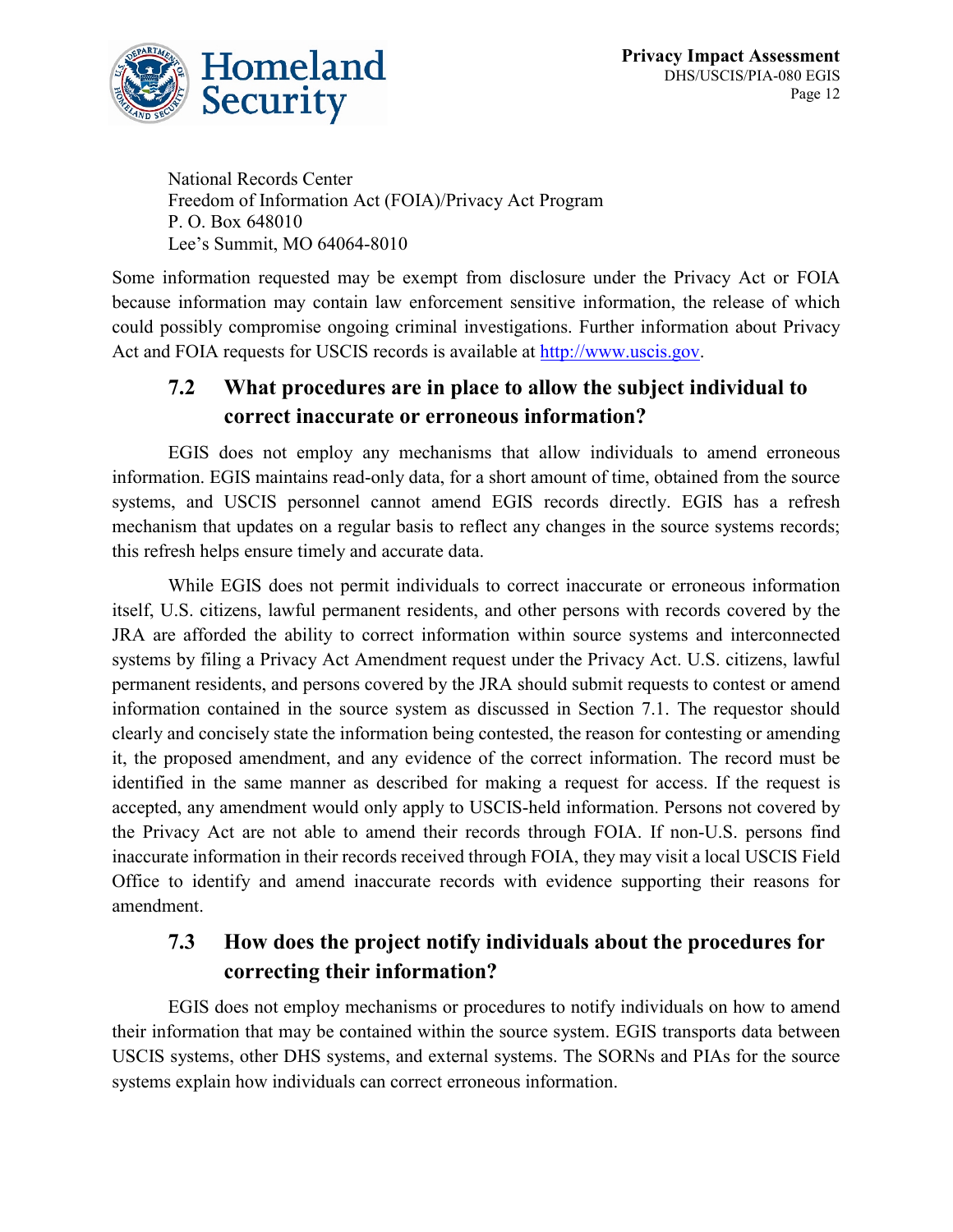

### **7.4 Privacy Impact Analysis: Related to Redress**

There is no risk associated with redress. EGIS does not store any records. Any redress mechanisms would come from the source system.

# **Section 8.0 Auditing and Accountability**

### **8.1 How does the project ensure that the information is used in accordance with stated practices in this PIA?**

USCIS ensures that practices stated in this PIA comply with federal, DHS, and USCIS standards, policies, and procedures, including standard operating procedures, rules of behavior, and auditing and accountability procedures. EGIS is maintained in the Amazon Web Services (AWS), which is a public cloud designed to meet a wide range of security and privacy requirements (e.g., administrative, operational, and technical controls) that are used by USCIS to protect data in accordance with federal security guidelines. AWS is Federal Risk and Authorization Management Program (FedRAMP)-approved and authorized to host PII.<sup>[22](#page-13-0)</sup> FedRAMP is a U.S. Governmentwide program that delivers a standard approach to the security assessment, authorization, and continuous monitoring for cloud services.<sup>[23](#page-13-1)</sup>

USCIS requires EGIS to undergo the security assessment process to verify adherence to DHS privacy and security requirements. USCIS validates technical and security controls to preserve the confidentiality, integrity, and availability of the data during the security authorization process. These technical and security controls limit access to USCIS users and mitigates privacy risks associated with unauthorized access and disclosure to non-USCIS users. Further, DHS security specifications require auditing capabilities that log the activity of each user in order to reduce the possibility of misuse and inappropriate dissemination of information. All user actions are tracked via audit logs to identify information by user identification, network terminal identification, date, time, and data accessed. All USCIS systems employ auditing measures and technical safeguards to prevent the misuse of data.

# **8.2 Describe what privacy training is provided to users either generally or specifically relevant to the project.**

All USCIS employees and contractors are required to complete annual privacy awareness and computer security awareness training to ensure their understanding of properly handling and securing PII. The privacy awareness training addresses appropriate privacy concerns, including Privacy Act obligations (e.g., SORNs). The computer security awareness training examines

<span id="page-13-0"></span> $^{22}$  FedRAMP is a government-wide program that provides a standardized approach to security assessment, authorization, and continuous monitoring for cloud products and services. More information available at https://www.fedramp.gov/.

<span id="page-13-1"></span><sup>&</sup>lt;sup>23</sup> See [https://marketplace.fedramp.gov/#/product/aws-us-eastwest?status=Compliant&sort=productName.](https://marketplace.fedramp.gov/#/product/aws-us-eastwest?status=Compliant&sort=productName)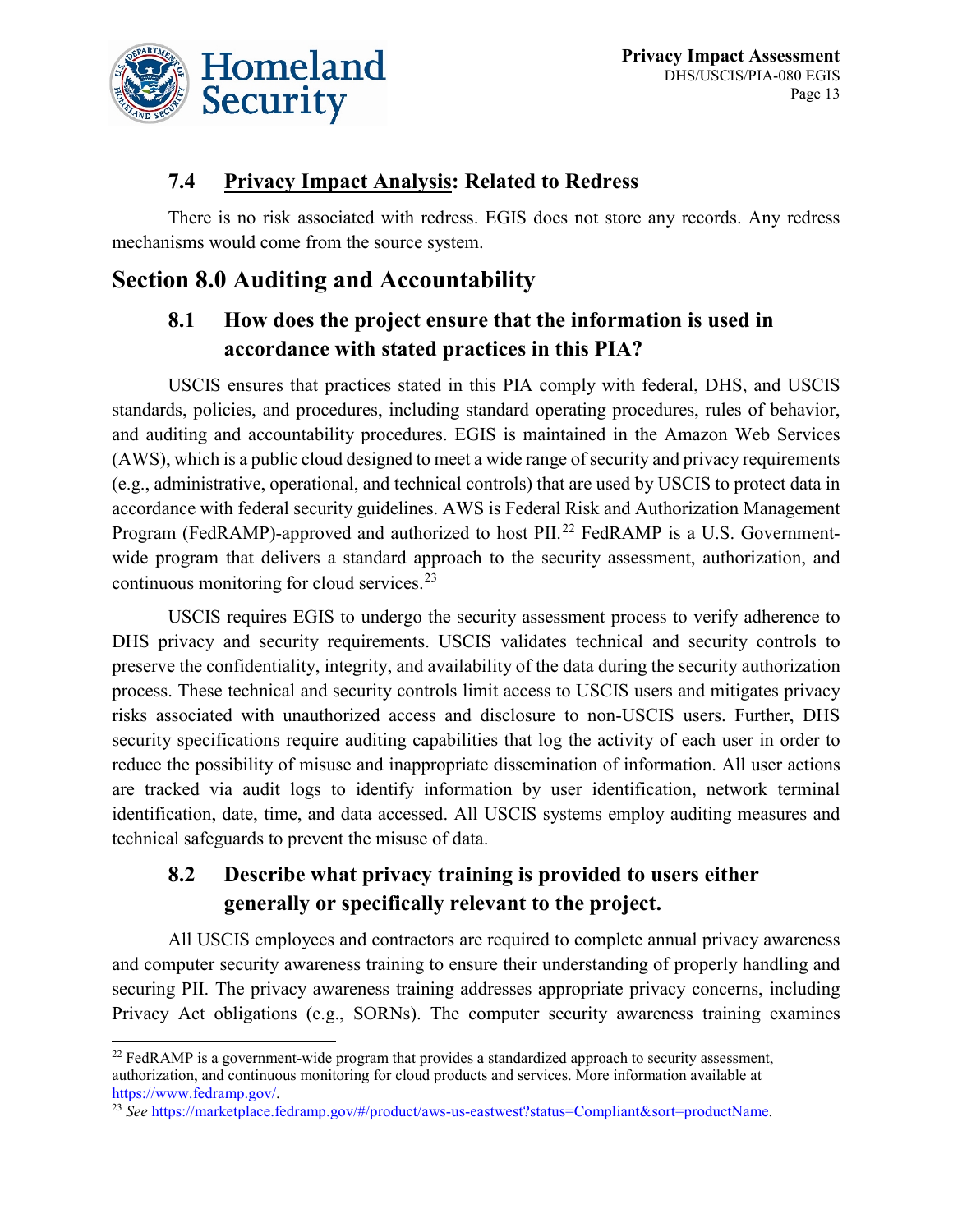

appropriate technical, physical, personnel, and administrative controls to safeguard information. USCIS also provides role-based training on the proper uses of USCIS information.

# **8.3 What procedures are in place to determine which users may access the information and how does the project determine who has access?**

USCIS only grants back-end access to EGIS to authorized personnel (administrator role only) on a strictly need-to-know basis. USCIS audits user access in accordance with the DHS Sensitive Systems Policy Directive, which requires auditing capabilities that log the activity of each user in order to reduce the possibility of misuse and inappropriate dissemination of information. All user actions are tracked via audit logs to identify information by user identification, network terminal identification, date, time, and data accessed. All USCIS systems employ auditing measures and technical safeguards to prevent the misuse of data.

# **8.4 How does the project review and approve information sharing agreements, MOUs, new uses of the information, new access to the system by organizations within DHS and outside?**

USCIS has a formal review and approval process in place for new sharing agreements. Any new use of information and/or new access requests for the system must go through the USCIS change control process and must be approved by the proper authorities of this process, such as the DHS Headquarters (including Office of General Counsel, Civil Rights and Civil Liberties, Office of Intelligence and Analysis, and the Privacy Office), USCIS Privacy Officer, Chief of Information Security Officer, Office of the Chief Counsel, and the respective Program Office.

# **8.5 Privacy Impact Analysis: Related to the Accountability and Integrity of the Information**

**Privacy Risk:** The data maintained by AWS for the purposes of cloud hosting may be vulnerable to breach because security controls may not meet system security levels required by DHS.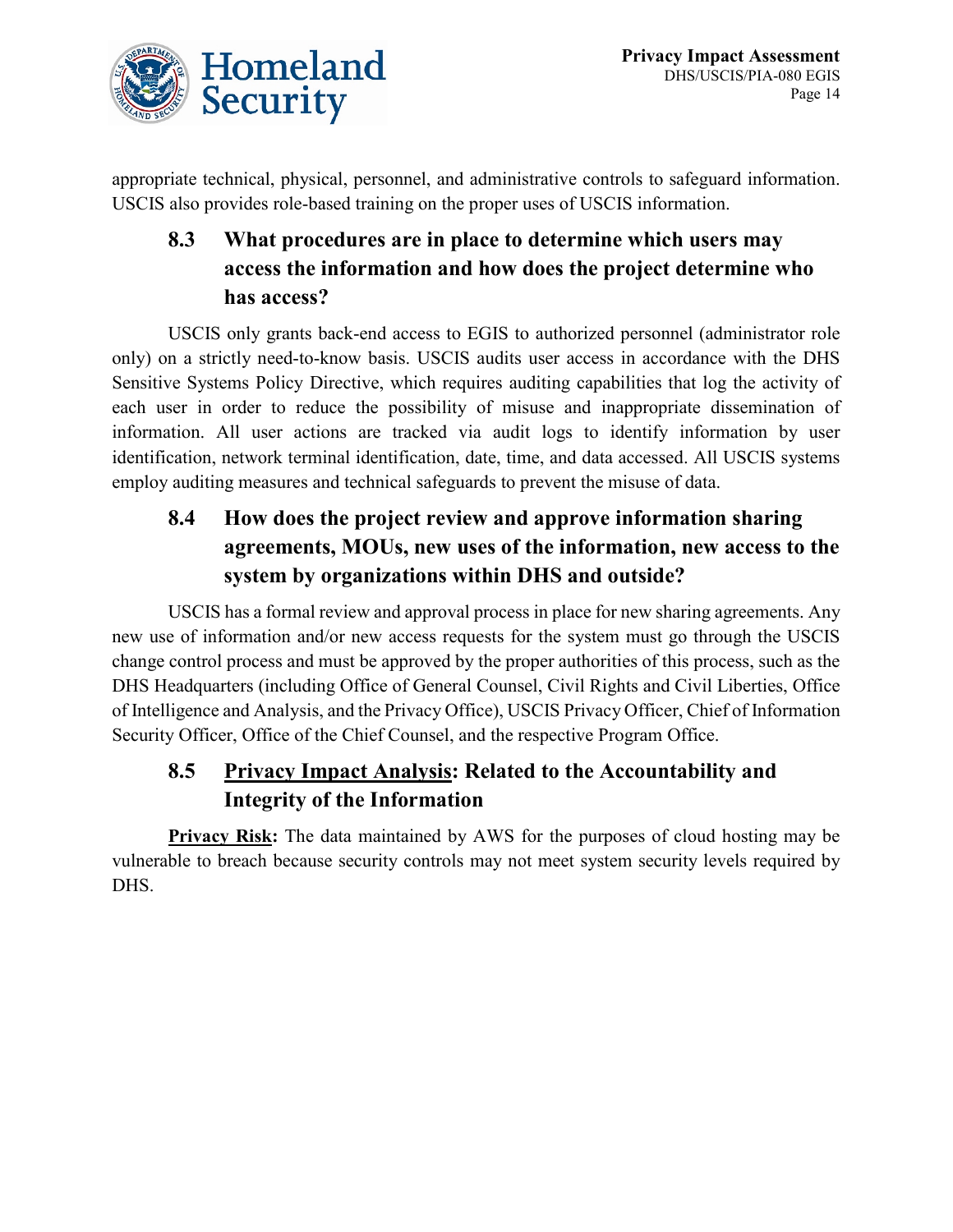

**Mitigation:** This risk is mitigated. USCIS is responsible for all PII associated with EGIS, whether on a USCIS infrastructure or on a vendor's infrastructure and it therefore imposes strict requirements on vendors for safeguarding PII data. This includes adherence to the DHS 4300A Sensitive Systems Handbook, which provides implementation criteria for the rigorous requirements mandated by DHS's Information Security Program.[24](#page-15-0)

# **Responsible Officials**

Donald K. Hawkins Privacy Officer U.S. Citizenship and Immigration Services Department of Homeland Security

# **Approval Signature**

Original, signed copy on file with the DHS Privacy Office.

Jonathan R. Cantor Acting Chief Privacy Officer Department of Homeland Security

<span id="page-15-0"></span> <sup>24</sup> *See* [https://www.dhs.gov/publication/dhs-4300a-sensitive-systems-handbook.](https://www.dhs.gov/publication/dhs-4300a-sensitive-systems-handbook)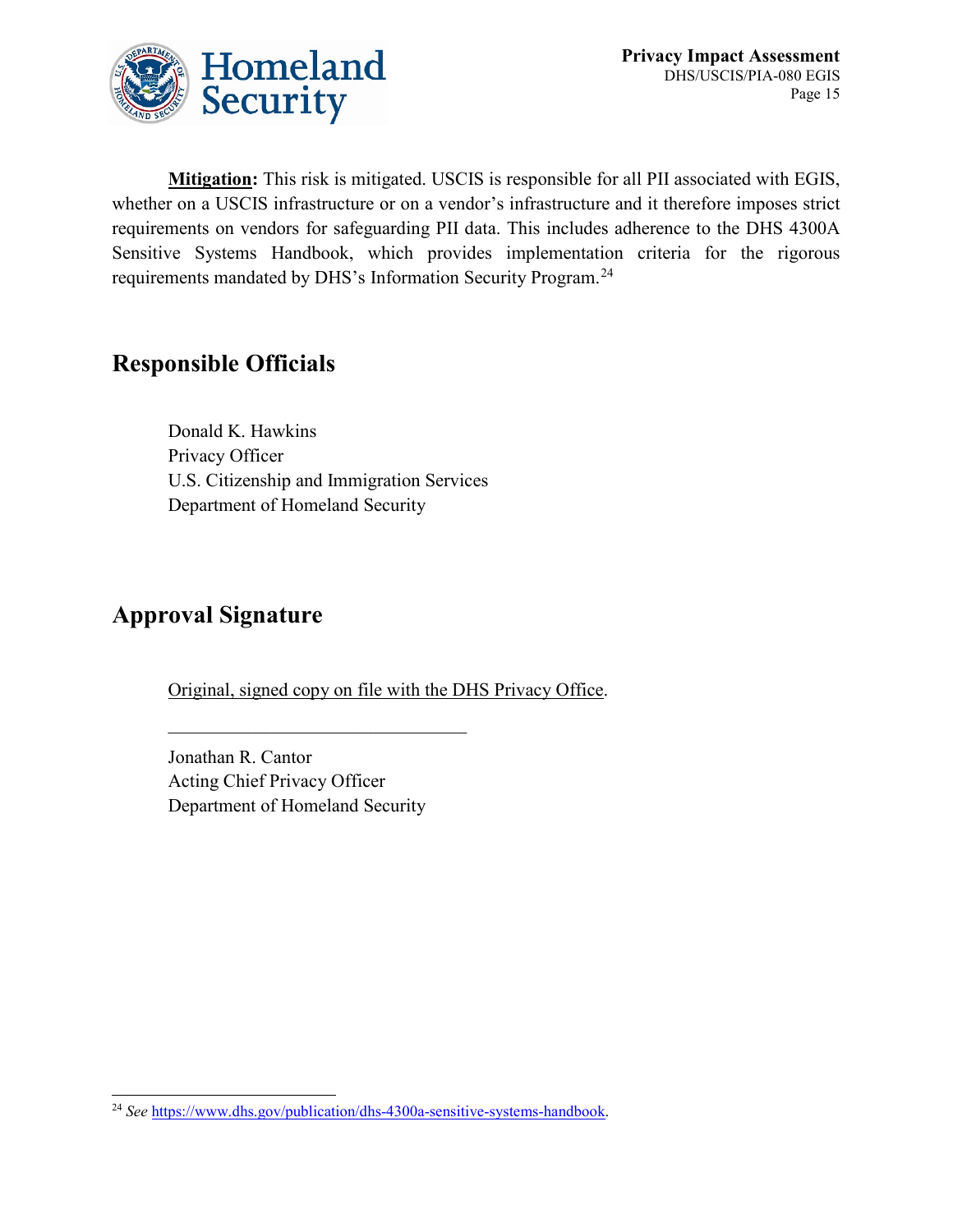

### **APPENDIX A**

### **Adoption Orchestration Services (AOS)**

### **Background:**

Adoption Orchestration Services (AOS) facilitates the secure connection between the USCIS Adoption Case Management System  $(ACMS)^{25}$  $(ACMS)^{25}$  $(ACMS)^{25}$  and the DOS CCD in support of intercountry adoptions.[26](#page-16-1) USCIS adjudicators are able to electronically share intercountry adoption filings from ACMS to CCD through AOS. AOS reads the message from ACMS, transforms the data using the mappings defined in the AOS, and updates DOS CCD in a compatible format.

### **Information Collected, Retained, and Disseminated and Source(s) of any PII and SPII:**

The intercountry adoption information shared with DOS includes information captured on the intercountry adoption forms, supporting evidence, the home study, all Requests for Evidence (RFE), background check results, and approval and denial notices.

### **Category of Individuals Affected:**

Intercountry Adoption filings include information on the prospective adoptive parents, children household members, adult household members, and adoptive beneficiaries.

### **Information Sharing:**

AOS facilitates the secure connection between USCIS ACMS and the DOS CCD.

### **Applicable System of Records Notice:**

The Intercountry Adoptions SORN covers the information collected during the intercountry adoptions process and sharing of information with  $DOS<sup>27</sup>$  $DOS<sup>27</sup>$  $DOS<sup>27</sup>$ 

### **Retention:**

AOS does not maintain/retain any data. The data is temporarily in queue for processing, which is usually no longer than a few seconds

<span id="page-16-1"></span><sup>26</sup> *See* DOS CCD PIA (July 17, 2015), *available at*  [https://foia.state.gov/\\_docs/pia/consularconsolidateddatabase\\_ccd.pdf.](https://foia.state.gov/_docs/pia/consularconsolidateddatabase_ccd.pdf)

<span id="page-16-0"></span> <sup>25</sup> <sup>S</sup>*ee* DHS/USCIS/PIA-007(b) Domestically Filed Intercountry Adoptions Applications and Petitions, *available at*  [www.dhs.gov/privacy.](http://www.dhs.gov/privacy)

<span id="page-16-2"></span><sup>27</sup> *See* DHS/USCIS-005 Inter-Country Adoptions Security, 81 FR 78614 (Nov. 8, 2016).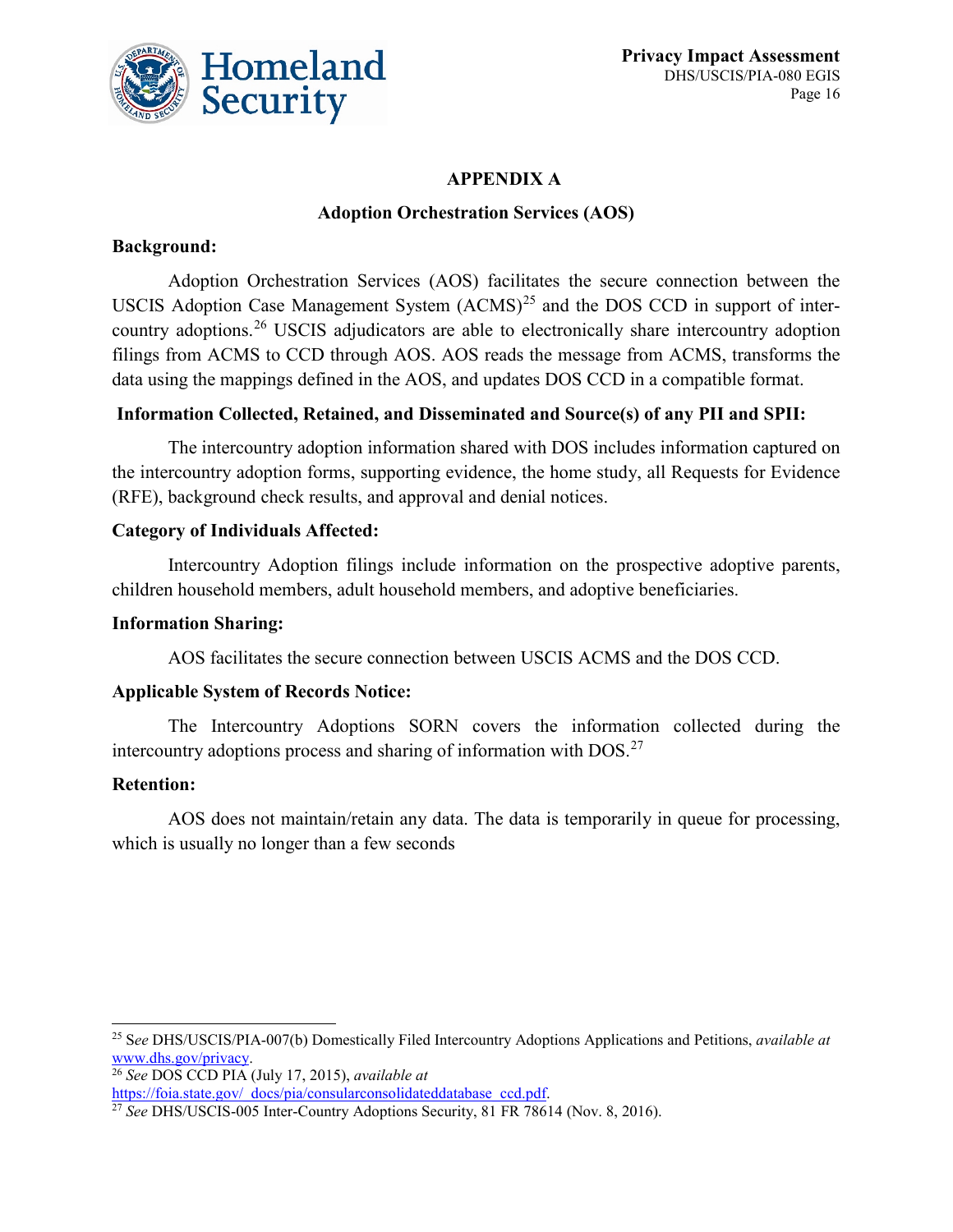

#### **APPENDIX B**

#### **Lockbox Intake Service (LIS)**

#### **Background:**

Lockbox facilities are operated by a specialized contractor authorized by the Department of Treasury (Treasury). This contractor manages the intake of USCIS immigration and nonimmigrant requests and the collection of associated fees submitted directly by mail. It provides the mechanisms to capture information electronically from USCIS benefit request forms, deposit associated fees, move the information to USCIS systems via a system interface, and generate acceptance and rejection notices to immigration requestors. The contractor is also responsible for preparing the application-related files in accordance with USCIS guidance and sending the files to the next processing site (i.e., Service Center). The contractor does not approve or deny benefit request forms received by the USCIS Lockbox.

The Lockbox is the primary data entry point for the intake of immigrant and non-immigrant filings. The forms are scanned and electronically parsed and then picked up by the LIS. The service accepts data representing the benefit request forms as well as the receipting and remittance data for the benefit request forms. LIS then distributes this data to the appropriate USCIS case management system.[28](#page-17-0)

#### **Information Collected, Retained, and Disseminated and Source(s) of any PII and SPII:**

The Lockbox scans an image of the immigration and non-immigrant request form and supporting documentation into an electronic format. Lockbox personnel perform data entry on an as needed basis for forms that do not convert properly in electronic format. Lockbox personnel compare the physical benefit request form and payment against the data in electronic format and make corrections as needed. Once the physical form is converted into electronic format, it is sent to the appropriate case management system. Files are transmitted via the LIS and are also ingested into the Enterprise Document Management System (EDMS) Receipt File Repository.[29](#page-17-1)

#### **Category of Individuals Affected:**

The information collected as part of the benefit request intake and receipt process is provided by the benefit requestor, accredited representative, form preparer, or interpreter on the completed benefit request form and from supplemental documentation.

### **Information Sharing:**

<span id="page-17-0"></span> <sup>28</sup> *See* DHS/USCIS/PIA-061 Benefit Request Intake Process, *available at* [www.dhs.gov/privacy.](http://www.dhs.gov/privacy)

<span id="page-17-1"></span> $^{29}$  EDMS is a web-based system that allows authorized users to view and search electronic copies of the paper-based case files: A-Files and Receipt Files. *See* DHS/USCIS/PIA-003 - Integrated Digitization Document Management Program, *available at* [www.dhs.gov/privacy.](http://www.dhs.gov/privacy)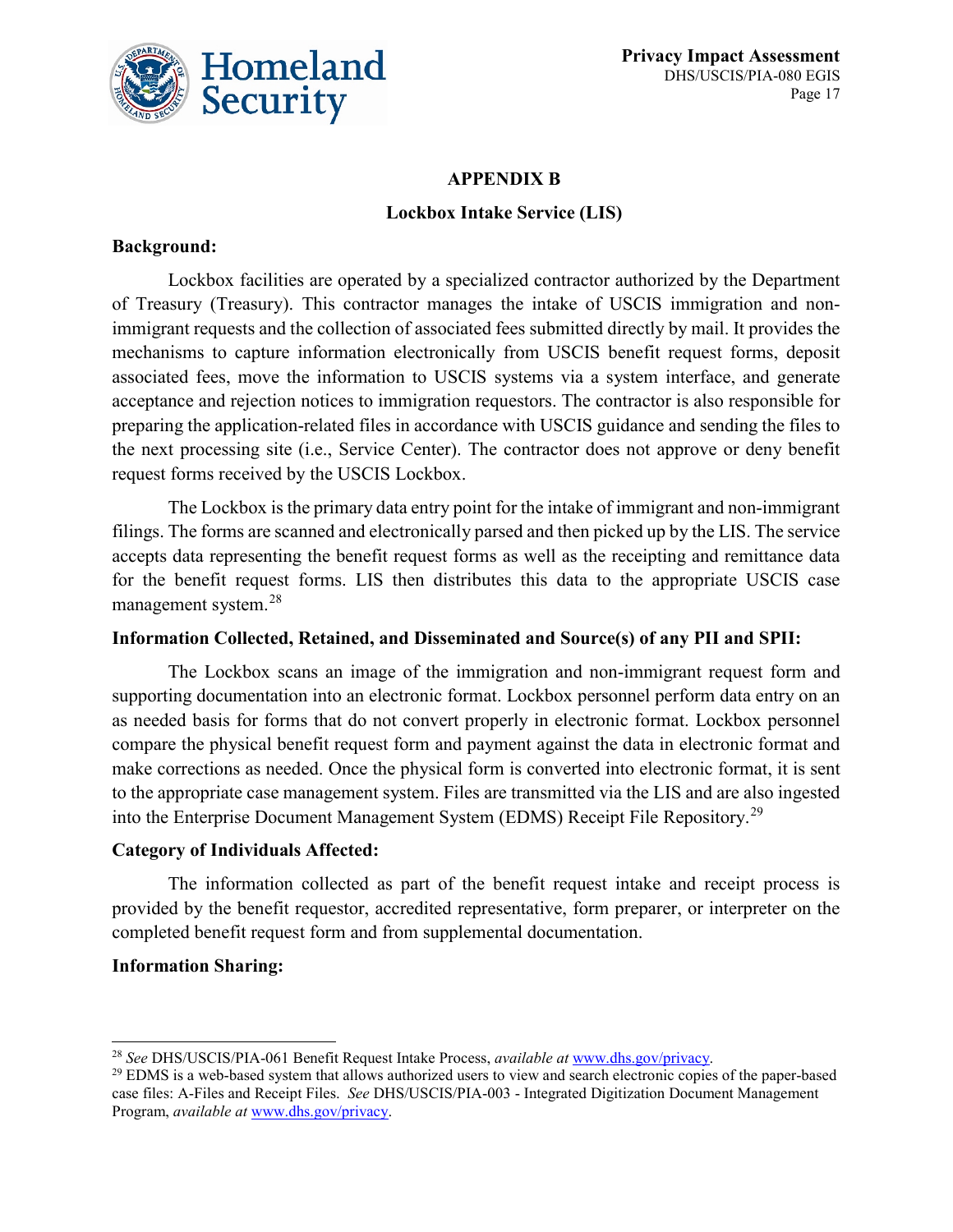

USCIS LIS receives immigration applications and petitions along with supporting documents from the JP Morgan Chase (JPMC) Lockbox Service Provider via EGIS. The application data is transmitted to USCIS backend systems (CLAIMS  $3,^{30}$  $3,^{30}$  $3,^{30}$  Global,  $^{31}$  $^{31}$  $^{31}$  and USCIS Electronic Immigration System.<sup>[32](#page-18-2)</sup>)

### **Applicable System of Records Notice:**

The following SORNs cover the collection, maintenance, and use of the information of the benefit request intake and receipt process:

- Alien File, Index, and National File Tracking System, which covers the collection, use, and maintenance of benefit requests forms and supplemental evidence;  $33$  and
- Benefits Information System, which covers the collection and use of immigrant and nonimmigrant benefit request forms, decisional data, and associated fees for adjudication.<sup>[34](#page-18-4)</sup>

### **Retention:**

LIS service does not maintain/retain any data. The data is temporarily in queue for processing, which is usually no longer than a few seconds. Once successfully or unsuccessfully processed, the data is no longer available in LIS.

<span id="page-18-0"></span> <sup>30</sup> *See* DHS/USCIS/PIA-016(a) Computer Linked Application Information Management System (CLAIMS 3) and Associated Systems, *available at* [www.dhs.gov/privacy.](http://www.dhs.gov/privacy)

<span id="page-18-1"></span><sup>31</sup> *See* DHS/USCIS/PIA-027(c) Asylum Division, *available at* [www.dhs.gov/privacy.](http://www.dhs.gov/privacy)

<span id="page-18-2"></span><sup>32</sup> *See* DHS/USCIS/PIA-056 USCIS Electronic Immigration System (USCIS ELIS), *available at* [www.dhs.gov/privacy.](http://www.dhs.gov/privacy)

<span id="page-18-3"></span><sup>33</sup> *See* DHS/USCIS-001 Alien File, Index, and National File Tracking System of Records, 82 FR 43556 (Sept. 18, 2017).

<span id="page-18-4"></span><sup>34</sup> *See* DHS-USCIS-007 Benefits Information System, 81 FR 72069 (Oct. 19, 2016).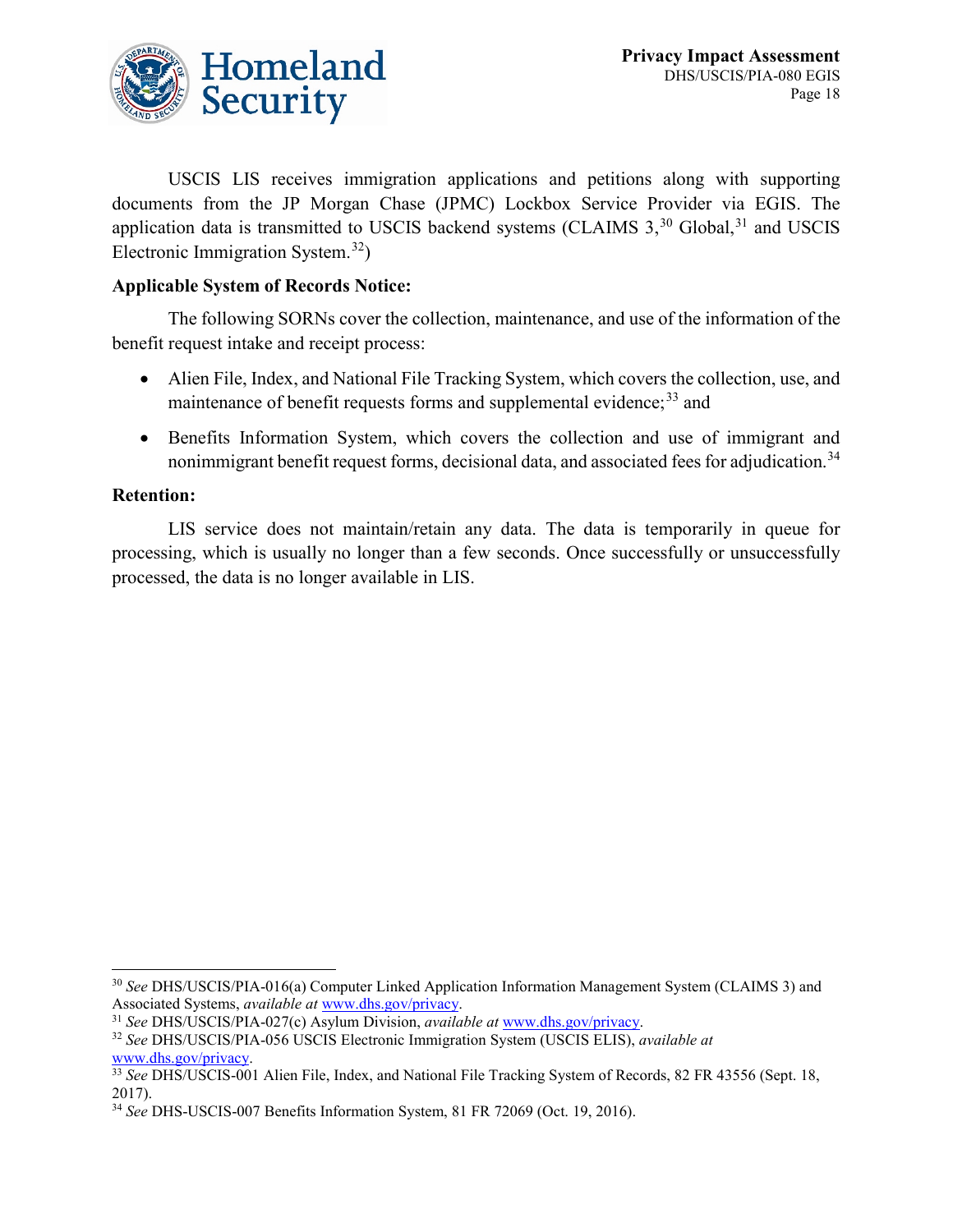

#### **APPENDIX C**

#### **EGIS Refugee Asylum Support Service (RASS)**

#### **Background:**

Pursuant to various information sharing documents, DHS, DOS, and several vetting agencies in the law enforcement and intelligence community have developed a process to share refugee application data in DOS's Worldwide Refugee Admissions Processing System  $(WRAPS)^{35}$  $(WRAPS)^{35}$  $(WRAPS)^{35}$  to enable vetting of DOS WRAPS data against each agency's respective holdings to identify possible derogatory information related to individuals seeking refugee status. EGIS RASS is used as a vehicle to receive and transmit application data to partner agencies in the law enforcement and intelligence community.

DOS provides the applicant's information via DOS WRAPS to USCIS through the EGIS RASS and for ingestion into the Case and Activity Management for International Operations (CAMINO).<sup>[36](#page-19-1)</sup> USCIS RASS also passes the DOS WRAPS information to CBP ATS.<sup>[37](#page-19-2)</sup> ATS serves as a technical pass through, providing the information to National Counter Terrorism Center (NCTC), which may result in a match to derogatory holdings, when it exists. Any information that is returned by ATS is sent to CAMINO, which is then used by USCIS personnel to compile and provide a final response to DOS WRAPS. The responses are considered by DOS for determination regarding issuance of a visa and by USCIS for its determination on whether to grant the benefit.

#### **Information Collected, Retained, and Disseminated and Source(s) of any PII and SPII:**

DOS enters applicant information it has received into WRAPS to be forwarded to vetting partners, including NCTC. The documents include information about the applicants, as well as about family members and other associates. The information relating to applicants includes: name, date of birth, city and country of birth, height, weight, gender, addresses, phone numbers, employment information, and identity documents. The information relating to family members and associates includes: name, date of birth, country of birth, gender, addresses, and phone numbers. This information is ingested into CAMINO.

EGIS forwards the vetting information electronically to CBP ATS. ATS acts strictly as a conduit, which will pass the information through to NCTC and does not store any information. NCTC reviews the information and sends back results, which once again will be passed through ATS strictly as a conduit to CAMINO. USCIS uses this information to assist in identifying

<span id="page-19-0"></span> <sup>35</sup> *See* WRAPS PIA and SORN, *available at* [https://2001-2009.state.gov/documents/organization/101146.pdf.](https://2001-2009.state.gov/documents/organization/101146.pdf)

<span id="page-19-1"></span><sup>36</sup> *See* DHS/USCIS/PIA-051 Case and Activity Management for International Operations (CAMINO), *available at* [www.dhs.gov/privacy.](http://www.dhs.gov/privacy)

<span id="page-19-2"></span><sup>37</sup> *See* DHS/CBP/PIA-006(e) Automated Targeting System, *available at* [www.dhs.gov/privacy.](http://www.dhs.gov/privacy)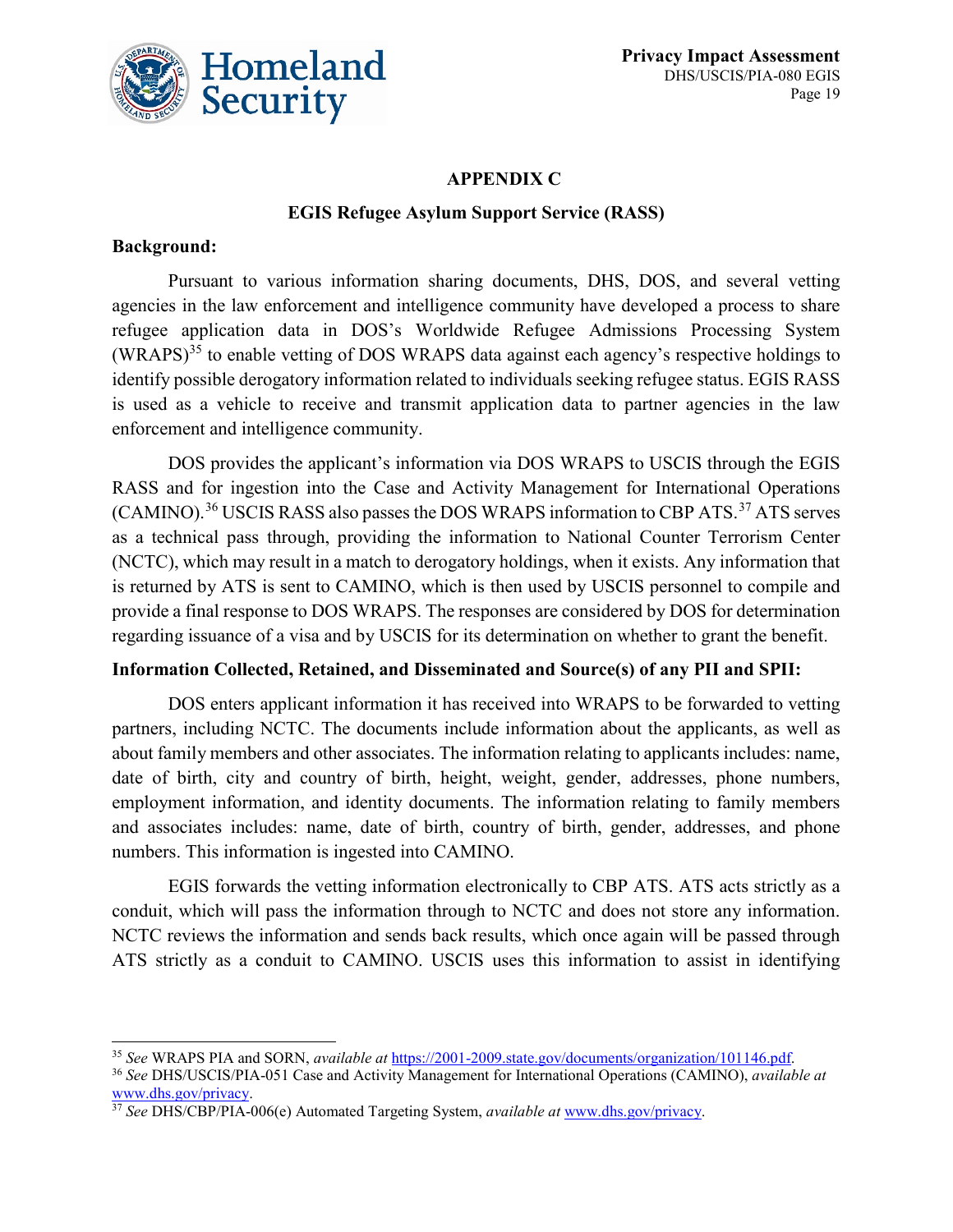

terrorism-related grounds of inadmissibility. The "clear" or "not clear" results of the NCTC check are uploaded into CAMINO.

### **Category of Individuals Affected:**

Individuals seeking refugee classification and resettlement in the United States are required to complete Form I-590, *Registration for Classification as Refugee* and the information is entered into WRAPS. Form I-590 collects information about the applicants, as well as about family members and other associates.<sup>[38](#page-20-0)</sup>

#### **Information Sharing:**

RASS retrieves information from DOS WRAPS for ingestion into CAMINO. USCIS RASS also passes the DOS WRAPS information to CBP ATS.

#### **Applicable System of Records Notice:**

The following SORNs cover the collection, maintenance, and use of the information for refugee resettlement:

- Refugee Case Processing and Security Screening Information SORN covers the collection, use, maintenance, and dissemination of refugee data, to include application intake, security checks, and adjudication;  $39$
- DOS Refugee Case Records SORN covers the collection of information from individuals who have applied for admission to the United States as refugees that is stored in WRAPS;  $40$ and
- Immigration Biometric and Background Check (IBBC) System of Records, which covers the collection, use, and storage of biometric and biographic data for background checks and its results, covers background checks and their results.<sup>[41](#page-20-3)</sup>

#### **Retention:**

USCIS EGIS RASS temporarily retains the limited biographic information. This temporary retention period is generally less than 30 minutes and no longer than 12 hours. Information is not transmitted to other parts of DHS.

<span id="page-20-0"></span><sup>&</sup>lt;sup>38</sup> Associates are voluntarily provided by the applicant as part of the family tree and could include points of contact in the United States and other individuals with whom the applicant associates. Part of the reason these points of contact are provided are for determining the applicant's geographic location of resettlement in the United States. <sup>39</sup> *See* DHS/USCIS-017 Refugee Case Processing and Security Screening Information, 81 FR 72075 (Oct. 19, 2016).

<span id="page-20-2"></span><span id="page-20-1"></span><sup>40</sup> *See* STATE-59 Refugee Case Records, 77 FR 5865 (Feb. 6, 2012).

<span id="page-20-3"></span><sup>41</sup> *See* DHS/USCIS-018 Immigration Biometric and Background Check (IBBC), 83 FR 36950 (July 31, 2018).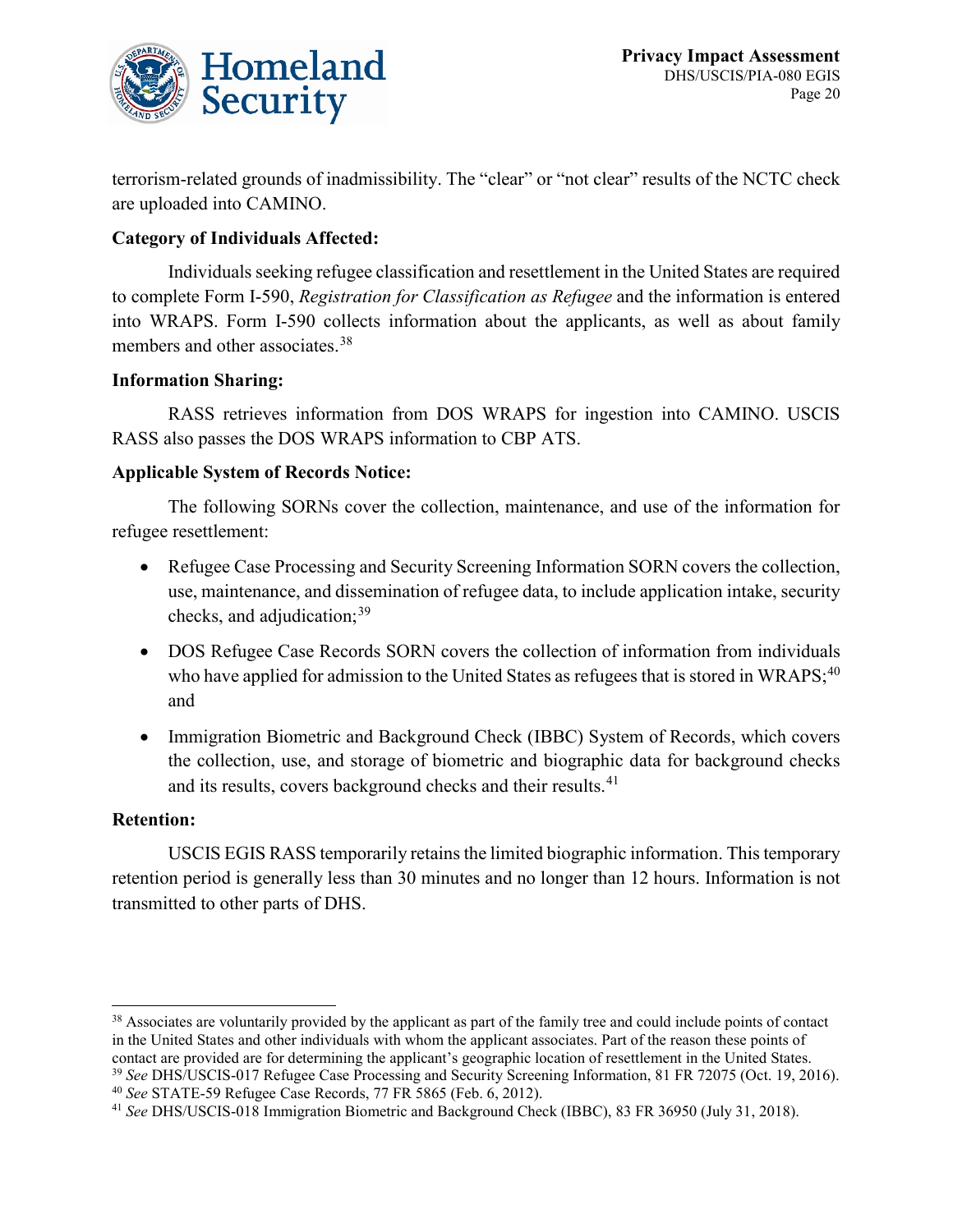

### **APPENDIX D**

### **USCIS Visa Support Services (VSS)**

### **Background:**

The Visa Support Services (VSS) allows for USCIS ASCs to collect biometric and limited biographic information from individuals physically present in the United States who are seeking immigration benefits from a partner country. This prevents the applicant from having to travel to the participating country to provide information. Upon collection, USCIS temporarily retains the biometric and biographic information captured pending notice of successful transmission to the partner country. USCIS then deletes both the biographic and biometric information after the partner country confirms receipt of it. The data collected at the ASCs is not used by USCIS for any purpose. USCIS provides this service to certain partner countries for a fee agreed upon by each country and set forth in a Memorandum of Understanding (MOU).<sup>[42](#page-21-0)</sup>

### **Information Collected, Retained, and Disseminated and Source(s) of any PII and SPII:**

Applicants submit their biographic information via their visa application. USCIS ASC personnel collect the biometric data. Through this project, the following categories of information are collected: full name, date of birth, country of birth, sex, nationality, fingerprints, and a photograph.

### **Category of Individuals Affected:**

Individuals seeking immigration benefits with the partner country.

### **Information Sharing:**

USCIS collects biographic and biometrics from individuals who are seeking immigration benefits from partner countries.

### **Applicable System of Records Notice:**

USCIS temporarily retains information collected on behalf of a partner country for only as long as it takes to successfully transmit the information to the partner country. While temporarily retained, USCIS does not retrieve the records using a unique personal identifier. USCIS transfers the biographic information and biometric capture to the partner country immediately after collection. USCIS deletes the information from EGIS after the partner country provides confirmation of the successful transfer of the information. Therefore, no SORN is required to cover this collection.

### **Retention:**

<span id="page-21-0"></span><sup>&</sup>lt;sup>42</sup> Several countries have partnered with DHS USCIS to collect the requisite biometrics and limited biographical information on behalf of their immigration services.